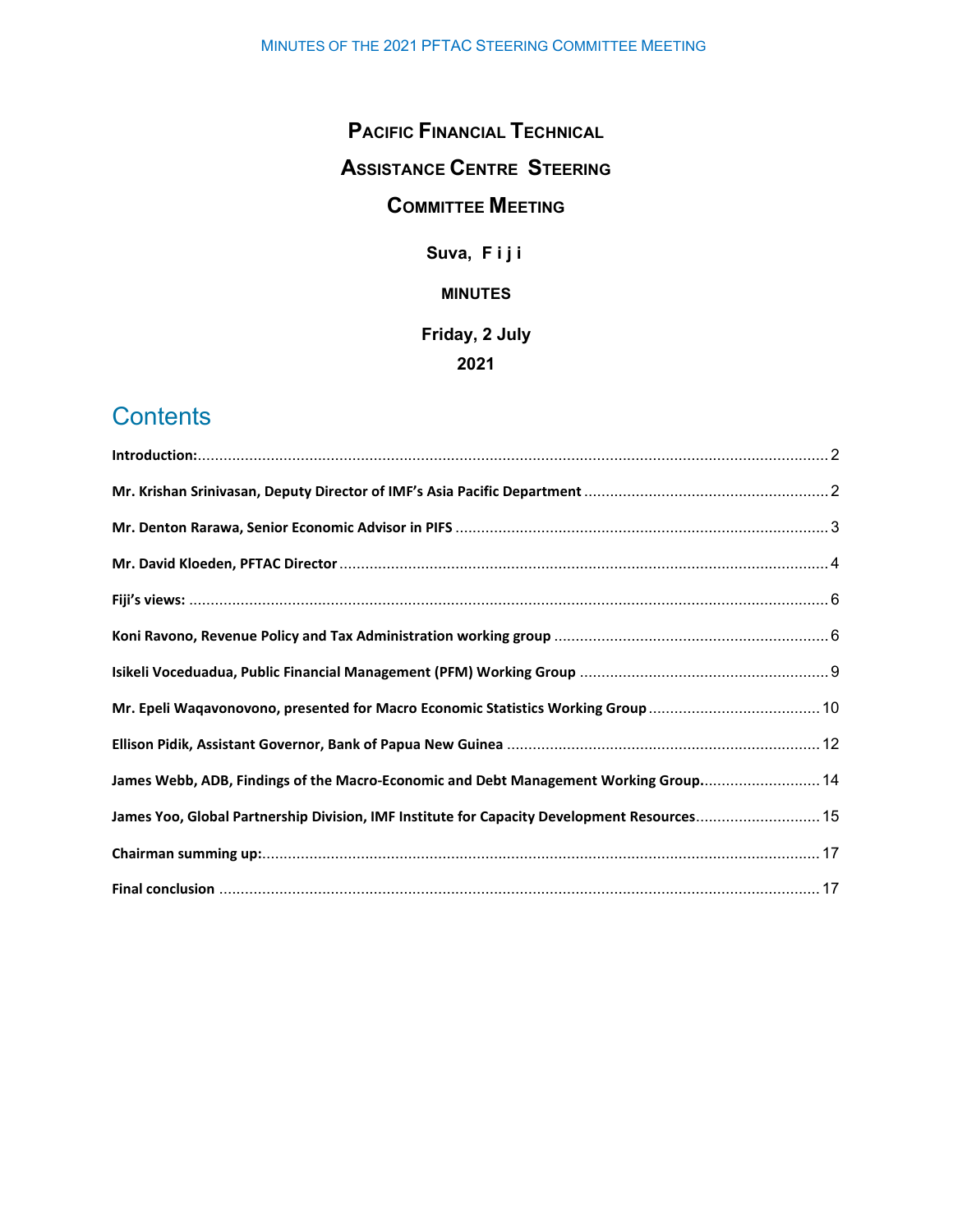#### <span id="page-1-0"></span>**Introduction:**

**David Kloeden** welcomed everyone back to the 2<sup>nd</sup> day of the 2021 Steering Committee meeting. The agenda today will focus on PFTAC's future, Phase VI, expected to commence May 1, 2023 and end April 2028 (FY28). He thanked the Steering Committee Chair (Esala Masitabua, Deputy Governor, Reserve Bank of Fiji) for the excellent job he did on Tuesday. He then thanked those who underwrite PFTAC operations, the seven donors and 14 of the 16 member countries who have voluntarily committed and made financial contributions in Phase V.

#### <span id="page-1-1"></span>**Mr. Krishan Srinivasan, Deputy Director of IMF's Asia Pacific Department**

In a prerecorded presentation, Mr. Srinivasan noted it is very clear that PFTAC is a key anchor of the IMF in the region. The work of the Center to provide capacity development is an essential part of the Fund's three mandates and one that will continue to receive our utmost attention and support. With respect to surveillance and the macro-economic policy priorities, this is the responsibility of the IMF's Asia Pacific Department or APD. The post pandemic landscape will pose some particular challenges for the Pacific Islands. He explained the landscape and highlighted how PFTAC's planned activities can dovetail with what APD see as the priorities for the Pacific Island countries.

The two key issues everyone is facing at this point are:

1/ how to escape the pandemic; and

2/ how to shape policies in a post pandemic world.

Nowhere is this more the case than in the Pacific which has been hit hard and faced both a severe social toll as well as unprecedented macro-economic and financial pressures. Escaping COVID19 will depend on vaccinations and hitting the right policy mix in the post pandemic world. Equilibria has suffered a significant jolt so re-establishing macro-economic and financial and fiscal stability in the post pandemic world will require a tight focus on some of the bread and butter issues as well as emerging issues. With respect to CD delivery over the span of Phase VI, we see the following as critical areas:

1/ Revenue policy and administration given the extraordinary spending required during the pandemic particularly in the midst of declining revenues – this will continue to be a vital area of CD.

2/ Public Financial Management, in light of the extraordinary pressure on state budgets and enterprises, the need for maximum efficiency in public spending and given the critical need to boost public finance buffers, PFM will most certainly be in the spotlight.

3/ Macro-Economic programming and Debt management are even more crucial given the severe shock to economies throughout the region. The sharp increase in the levels of public debt over the past few years accelerated by COVID-19 is a growing priority as is the loss of correspondent banking relationships, areas of current focus of the macro advisor and the new debt advisor.

4/ Financial Sector Supervision which will need to be strengthened in the wake of regulatory forbearance and corporate sector scarring brought on by the pandemic.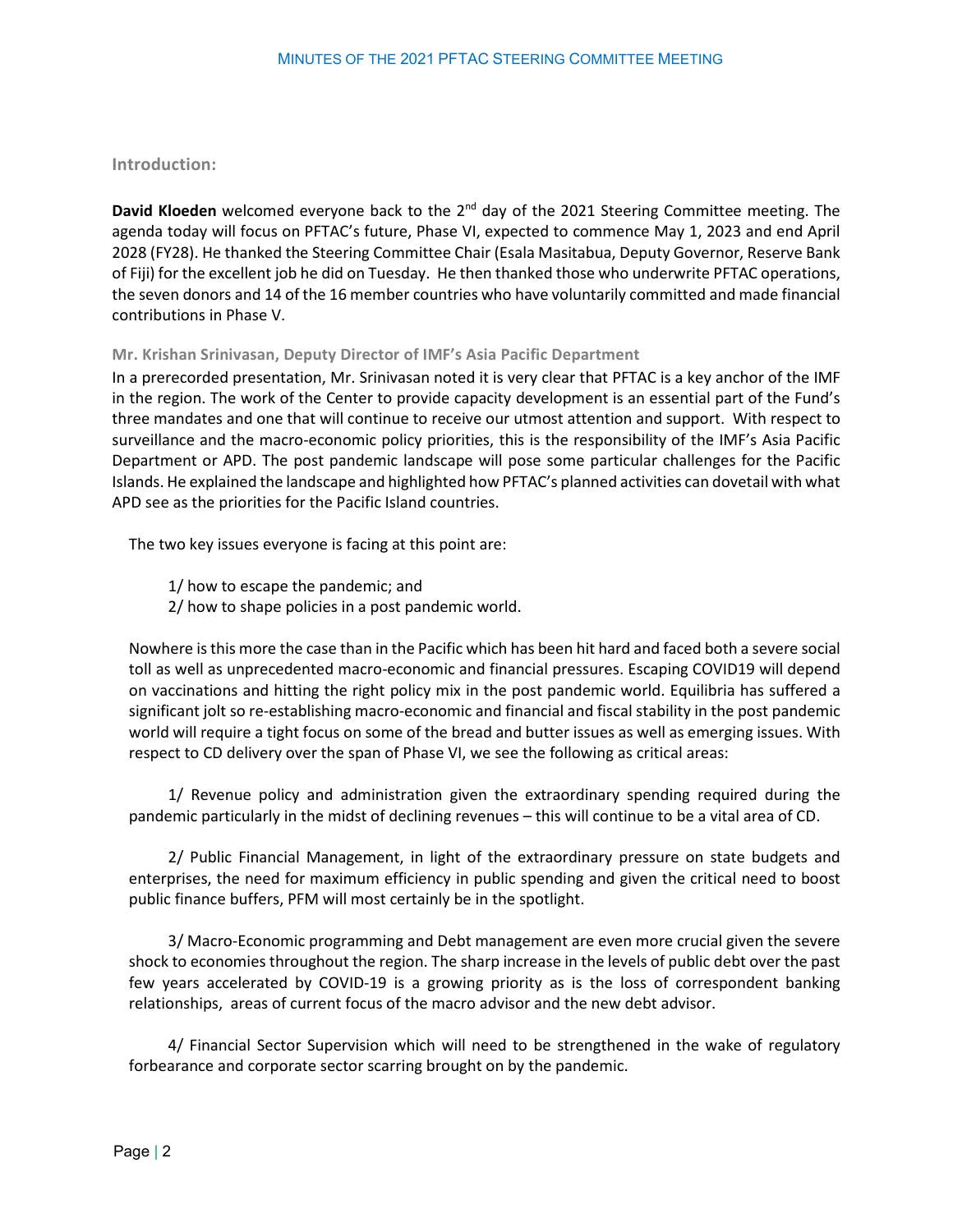5/ Macro-economic statistics are crucial to public policy formation and an area where much progress remains to be made. There are significant data gaps in many Pacific countries particularly in national accounts and statistics, so more timely and complete data will be a huge boon to policy makers.

PFTAC has delivered on these areas in the past so it is reassuring how the various workings groups have lined up to ensure that these areas get sufficient funding and attention to meet member country needs next year and into Phase VI.

Mr. Srinivasan took the opportunity to discuss some of the new and evolving issues that the IMF is working on, commenting how this might affect the capacity development agenda in the Pacific. The landscape for these issues is in flux, noting that some of the issues are particularly relevant for the Pacific.

1/ **Climate change,** the Fund has begun investing in climate related issues in recent years as the membership has increasingly recognized its critical impact on global economic and financial developments. Mitigation, transition, and adaptation are the three channels which the Fund will approach climate change. From a policy and CD perspective, climate change cuts across various programs, including PFM, Tax Policy and Administration, Financial Sector Supervision, Macro, and Debt Management. The Fund has provided two climate change policies assessments (CCPA) in the Pacific for Micronesia and Tonga and an update of the program will be piloted soon.

2/ The second major area is the **financial landscape of the digital age.** If anything, the pandemic has accelerated what was already a fast-growing situation across economic, monetary, payment, and financial systems. At the level of technology, the most relevant changes include the organization of money and assets, data, and artificial intelligence. At the level of services, changes cover Central Bank digital currencies and new forms of privately issued digital money for domestic and cross border use, some of which are creating issues in the Pacific. At the entity level, non-banks, and big companies are becoming increasingly prevalent in finance and banking. At the country level in the Pacific this will deepen the need to develop knowledge and capacity in such areas as digital currencies, digital payment systems, and handling cyber risks.

3/ Third, the **inclusive growth agenda** is an area where the Fund is expanding, the IMF work in this area will focus on supporting members post-crisis, drawing on macro critical work on effective social safety nets, promoting gender and equality, investing in human capital, and strengthening systems.

4/ Finally, underlaying all these areas are **data** which is not so much in the spotlight, but as you all know it is integral to both the core and emerging areas of our work. There are new initiatives and more advanced ways of collecting information on economic performance including big data and Artificial Intelligence (AI). This important work emerges quietly, but is absolutely important to policy makers.

#### <span id="page-2-0"></span>**Mr. Denton Rarawa, Senior Economic Advisor in PIFS**

In the context of the region's economic priorities, Mr. Rarawa outlined two initiativesto assist economic recovery from the impacts of COVID19 as well as ongoing initiatives to tackle climate change:

1/ Two issues are addressed under the regional initiative to support economic recovery from the COVID19 pandemic: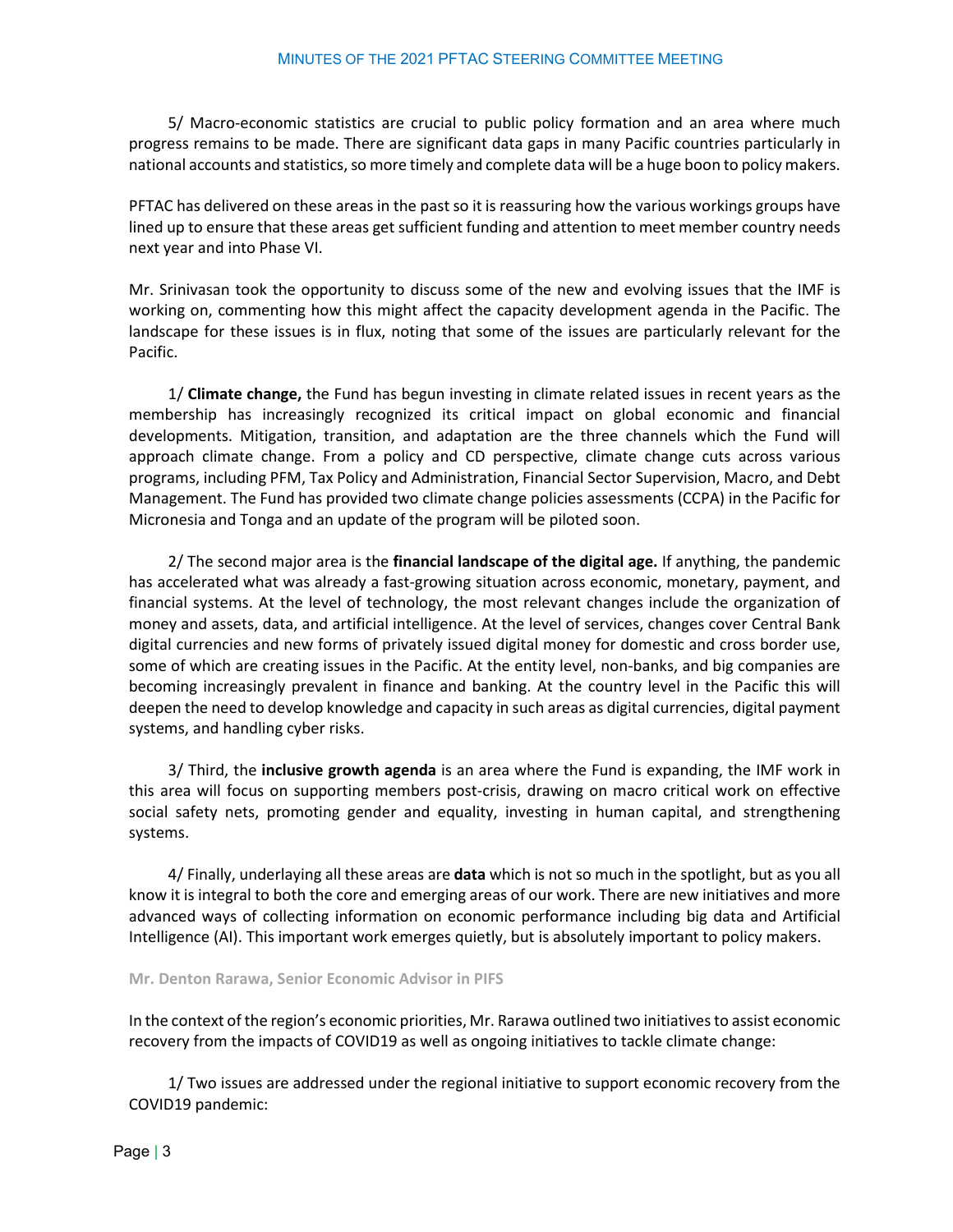• The debt situation and options for debt relief of Forum Island Countries (FIC) are of concern given the IMF and World Bank debt sustainably assessments that assess a number of FICs at very high levels of debt distress. Even before COVID19, economies in the region were facing slow-downs and low economic growth that resulted in declining revenues, increasing fiscal deficits, and added pressure on debt financing. This situation has been accelerated by the COVID19 crisis as well as ongoing climate change induced disasters in the region, e.g. in responding to the COVID19 pandemic FICs have increased their debt levels by US\$1.6 billion.

We are aware of several debt relief options, the debt service suspension initiative (DSSI) rolled out by the G20, and the IMF catastrophic containment and relief trust. Unfortunately, not all FICs are eligible for these facilities. For the DSSI, only five countries in the region have signed up with savings of around US\$420 million and only one country has benefited from the IMF catastrophic facility. So, we need other alternative options to deal with the debt level of FICs. One of the options could be climate debt swaps that we are proposing through the use of the new Pacific Resilience Facility. The use of this vehicle to facilitate debt for resilience swaps was endorsed by the Ministers at the FEMM but we will need technical assistance to develop the proposal for presentation to the Ministers. If successful it will be a win-win situation where FICs address their debt situation and tackle climate change resilience as well.

• The second issue under the COVID19 recovery initiative is a proposal for a *Blue Pacific Economic Strategy* that will be anchored on the 2050 strategy for the Blue Pacific continent. The Blue Pacific strategy will draw on the economic issues under the 2050 strategy and as the name suggests the Blue Pacific strategy will focus on the ocean and opportunities for the ocean to be a source of economic activity to drive recovery in our region. While pursing the potential from the ocean, it very important to concurrently balance the health of the ocean.

2/ With respect to climate change, there are two aspects around climate change financing and disaster risk financing we are working on. We want to ensure countries have access to available climate financing facilities so a new approach will be to engage with the private sector to enable them to also access climate change and disaster risk financing from global climate change finance providers. A working committee is being established to advise Forum Economic Ministers as well as build regional capacity. The Pacific Resilience Facility is the flagship of the Secretariat and work is ongoing to arrange a global pledging event in October in New York, soliciting financial support from development partners and donors towards capitalization of the facility, as well as programs of advocacy and awareness for members in the region.

These are the regional initiatives PIFS is working on towards COVID19 recovery as well as climate change which is a major issue facing our region.

<span id="page-3-0"></span>**Mr. David Kloeden, PFTAC Director**

1/ **Phase VI setting the scene:** given the financial situation anticipated at the end of FY2022, the June 29 SC meeting endorsed an extension of Phase V for a period 6 – 12 months with a precise duration to be confirmed later this year. If there is a 12 month extension, Phase VI will start on May 1, 2023 (FY2024) for a duration of 5 years till April 30, 2028 at the end of FY2028. Over the next six months, IMF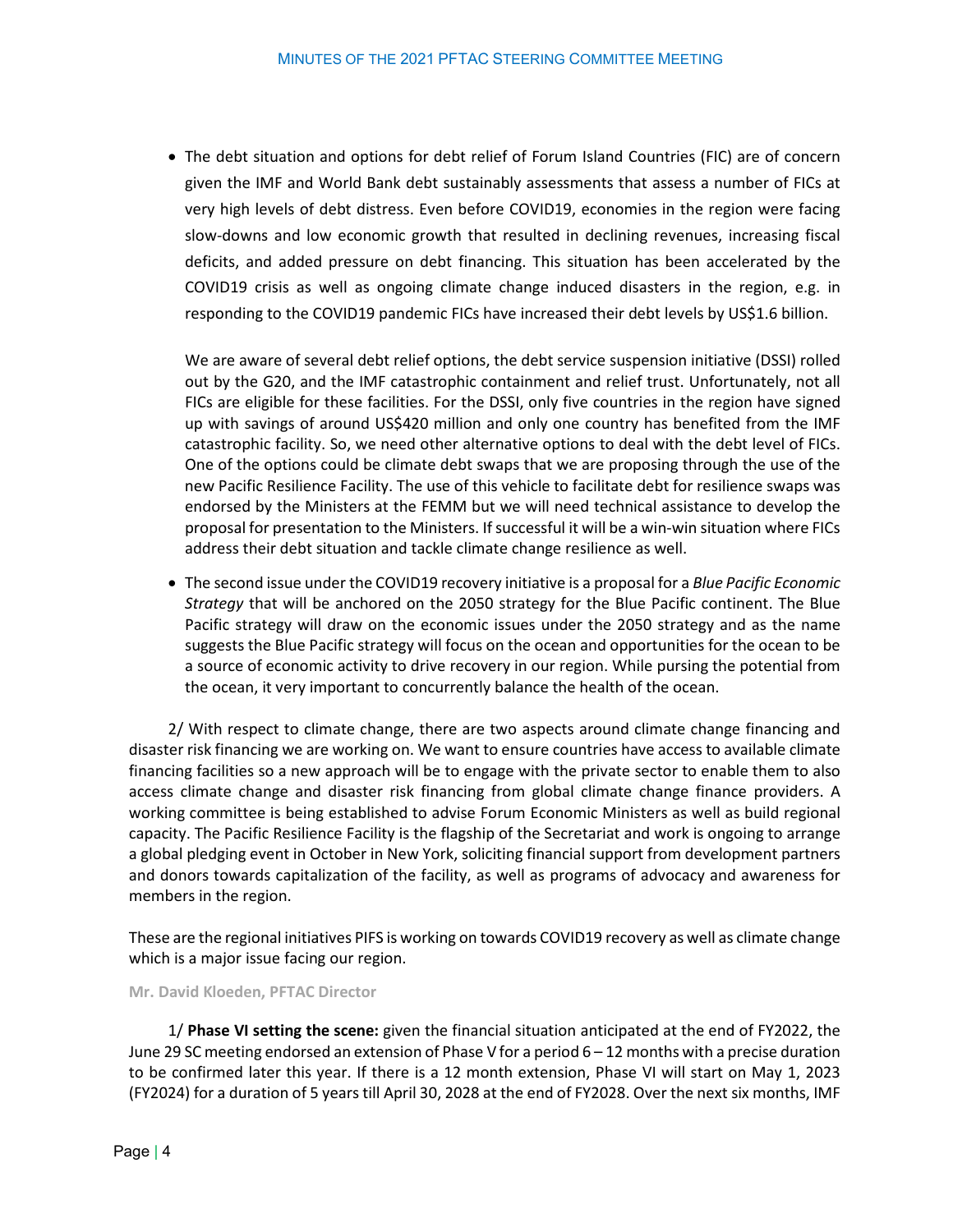internal processes will commence including creation of an inter-department working group to develop the strategy and resource envelope for Phase VI for IMF Management approval. The next step will be to develop a Program Document in detail – as an example, a copy of the Phase V Program Document is available on the PFTAC website. There will be additional opportunities for input in the development of the Program Document including at the virtual Steering Committee meeting around November.

2/ PFTAC worked to facilitate five Virtual Working Groups (VWG) by convening meetings of stakeholders, targeting at least three country representatives, 1 or 2 donors and where applicable regional organizations e.g. PITAA, AFSPC, SPC, ABS, ATO. Each group had its own membership relative to the topic. These groups met at least three times since April and a spokesperson will present their findings. They considered PFTAC efforts and results over the course of Phase V to help inform the future, which was their focus taking account of the changed landscape five years ago when Phase V was defined.

Mr. Kloeden elaborated on three issues on the Steering Committee radar, governance, member country contributions, and some broad resource guidelines for Phase VI:

- The Steering Committee is a crucial component of PFTAC governance. All IMF CD centers have a Steering Committee with membership comprising member countries, donors, and the IMF. Every member has a single and equal voice, other organizations are sometimes members, and additionally some observers may be designated based on agreed rules. Historically PFTAC membership has been on equal footing regardless of financial contribution that only began for member countries in Phase V. In Phase IV and earlier, it is believed that the Steering Committee met less frequently than annually. Furthermore, the Governor of the Reserve Bank Fiji retained the position of Chairperson with these arrangements transitioning in Phase V with the Chair rotating to the host country of the annual meeting each year. External evaluations and other independently reached conclusions have reinforced the value of PFTAC over the years, recognized by both financiers and beneficiaries. The strong ownership and appreciation reflects the Pacific way and was further illustrated with the consensus agreement that member countries reached in contributing to the costs of operationsfrom the start of Phase V. It is vitally important that the Steering Committee remain a vibrant and effective instrument and the External Evaluation report suggested some opportunities to strengthen the role of the Steering Committee. Models from other IMF centers may be useful to consider. In moving to an annually rotating chair the continuity from an ongoing chairperson that previously existed has somewhat diminished. Other ideas include an executive subcommittee proposed by the evaluators and establishing a defined tenure for the chair with an idea of 2-year term suggested at the end of Phase V. Mr. Kloeden mentioned the CARTAC chairperson model and proposed ideas and options be assembled for an extended discussion at the 2022 Steering Committee meeting.
- PFTAC financing before Phase V had only two sources, donors and the IMF. PFTAC was the very first regional IMF center established in 1993. By 2015 the issue of PFTAC member country contributions was proposed given that this was the practice of all other IMF centers. A regional expert was tasked, and considerable time and effort expended in reaching a consensus to a model to cover 10 percent of Phase V cost over a 5.5 year period. Provided all 16 countries made their voluntary contributions, a total of around US\$ 3.9 million would be raised, of which US\$2.9 million has been received to date. Contributions can only be accepted by the IMF after the member country signs a Letter of Understanding which have been signed by 14 of the 16 countries, with only five countries having fully paid their Phase V commitments. The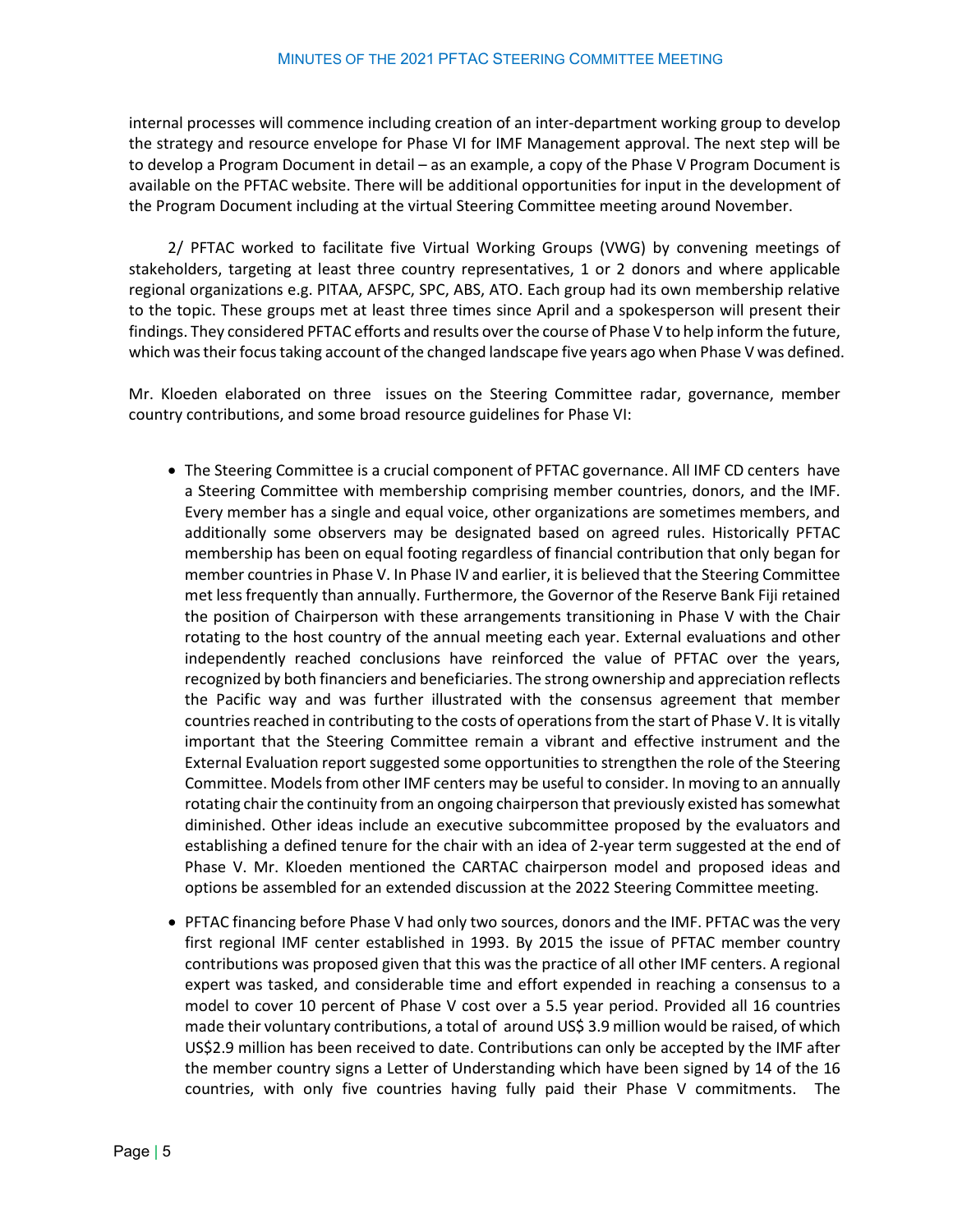contribution formula was further explained by Mr. Kloeden. This issue is tabled for discussion for the model for Phase VI.

• Broad resource guidelines, and resource and cost implications were presented for Phase VI based on various budget and fundraising scenarios. In Phase V there was both a baseline and an aspirational budget. Due to sizeable underspending mostly attributed to COVID19 as well as cost savings, Phase V is expected to run for 6.5 instead of 5.5 years. Scenarios were then clarified. If Phase VI was a continuation of the status quo, the annual cost would be about US\$6 million a year. So, a baseline of seven advisors and associated programs for Phase VI would be at least US\$35 million; eight advisors approximately US\$40 million; and a likely upper limit of nine advisors for approximately \$US 45 million depending on member countries ability to absorb more CD, donors appetite to finance an expanded budget, and depending on the IMF's ability to support and backstop an expanded program.

**Mr. Esala Masitabua – Deputy Governor, Reserve Bank of Fiji**

#### <span id="page-5-0"></span>**Fiji's views:**

1/ **Steering Committee Governance.** We fully support any initiative that ensures governance arrangements for PFTAC create a strong, vibrant, and effective Steering Committee. We acknowledge and concur with the recent evaluation that there is scope to improve our Steering Committee arrangements. Much of the thinking we note has been raised in the past. We look forward to benefiting from the experience and models from other IMF centers. The idea of an executive subcommittee has merit and is worth exploring. Having a definite tenure for the chair with appropriate succession planning also sounds good. We concur with the ideas raised today that feed into a note to be tabled for further consideration.

2/ **Member countries financial contribution:** Fiji fully supports the retention of this member contribution model adopted from start of Phase V. We acknowledge that deliberating with a diverse set of members is difficult and challenging, that significant time and resources were already spent. We like many institutions are part of other groupings with cost sharing models, that can be a very, very difficult and challenging task. We feel that the rationale and motivation behind the contributions remain relevant, current challenges that we faced have increased, but the needs and relevance for PFTAC operations for the region remain vital. We note that the perceptions for donors and stakeholders of member countries being equitable partners is especially important in terms of emphasizing the value that we place on PFTAC services. We fully support continuing the arrangements for members contributing to 10 percent of the PFTAC budget.

3/ **Broad resource guidelines** will be further informed and in particular awaitthe donor'sfeedback.

David Kloeden responded to the Chair, agreeing we have a lot of work to do on Governance that will be elaborated, and we will certainly welcome other ideas and be consultative with Steering Committee in other meetings.

<span id="page-5-1"></span>**Koni Ravono, Revenue Policy and Tax Administration working group**

**Looking back on Phase V revenue program achievements,** we acknowledge the scaling-up of assistance delivered for PACER plus signatory countries and the increased tax policy support provided for six member countries, as well as the modernization of tax legislation that included income tax law, VAT acts, and Tax administration acts. Improvements have been made to tax administration organizational arrangements,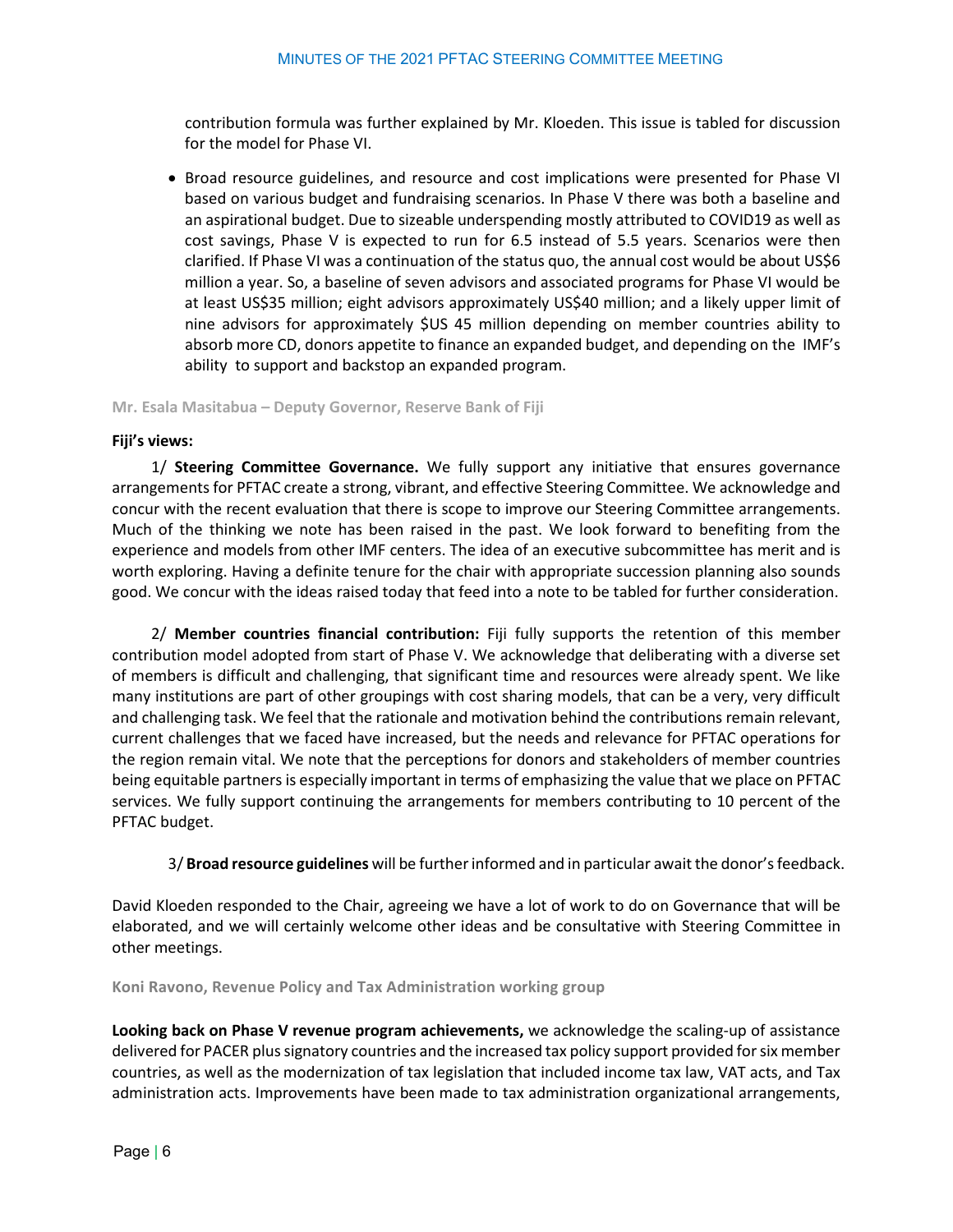with the introduction of functional structures in most tax administrations in the region. Compliance Improvement Strategies were developed and implemented in many countries. There has been an increased emphasis on taxpayer services, with improvements evident in many administrations. Large taxpayer offices have been introduced and implemented, and there have been improvements in the management of tax return filing, tax arrears, and taxpayer audit. Skills development is more focused and targeted, one of the achievements has been the support provided to tax administrationsfor recovery from the impact of COVID19.

**Forward looking Priorities for Phase VI** are seen within three thematic areas of priority:

1/ **Tax policy and legislation** – opportunitiesshould be explored to address tax policy and legislation issues across the region, including the potential for Medium Term Revenue Strategies(MTRS) in looking towards the next phase. Support should be provided to facilitate a good understanding of MTRS design and implementation. International tax issues pose rising challenges but there is a lack of capacity and knowledge to respond. There is a need for assistance from PFTAC and PITAA for countries that differ in their stages of development and ability to respond effectively to international tax issues, such as dealing with EU and OECD requirements, areas of EU concern and blacklisting, challenges in administering offshore taxpayers, and the need to explore opportunities for exchange of information instruments and agreements. Many countries do not have such agreements in place. Transfer pricing is a challenge and ongoing support is needed for tax reforms and changes such as the introduction of presumptive taxation for small and micro-size businesses.

2/ **Tax administration** strengthening remains a critical priority into Phase VI. It is vitally important that tax administrations are sufficiently resourced to carry out their important mandates. Some tax administrations do not have sufficient critical mass to carry out their mandate and even less to invest in future planning. Support for tax administrations is needed to successfully implement tax reforms and secure funding to support such strategies. In terms of the pressure on revenue due to the pandemic, revenue systems must be robust and fair. IT system support is a great challenge for the region, Inadequate IT strategies and IT systems will have severe implications for revenue and administration. Support is needed for management information and reporting as existing systems provide inadequate reports or have unreliable data especially when identifying and pursing tax debts. A focus on digitalization will be in terms of our own IT systems, E-tax, E-commerce, and many other elements.

We cannot avoid the COVID19 impact on tax administration. Revenue collection must be a priority in the coming years. With the huge losses for our tourism dependent countries, businesses are closing without providing sufficient documentation to finalize cases with audit plans affected. Improving audit administration is a significant priority for the future and more support is needed. To get the foundations of tax administration right, work is needed on processes and procedures. Standard operating procedures, taxpayer registration, and data integrity are vital for effective tax administration. Data analysis is of great importance and there is a need for more staff training, especially relating to point of sale systems recently introduced in several countries. Data analysis and risk management is vital for the future. Further improving organizational structures remain a future focus. Training workshops have made a positive contribution and should continue. Extractive industries may develop into an important new priority with increasing mining activities and applications for licenses and the need for training to understand more about these industries including in addition to mining other resource sectors like fishing and logging.

3/ **A focus on SME sectors and further development of audit skills are a priority** as highlighted from the working group. Assistance must be demand driven but influenced by the capacity to undertake reform.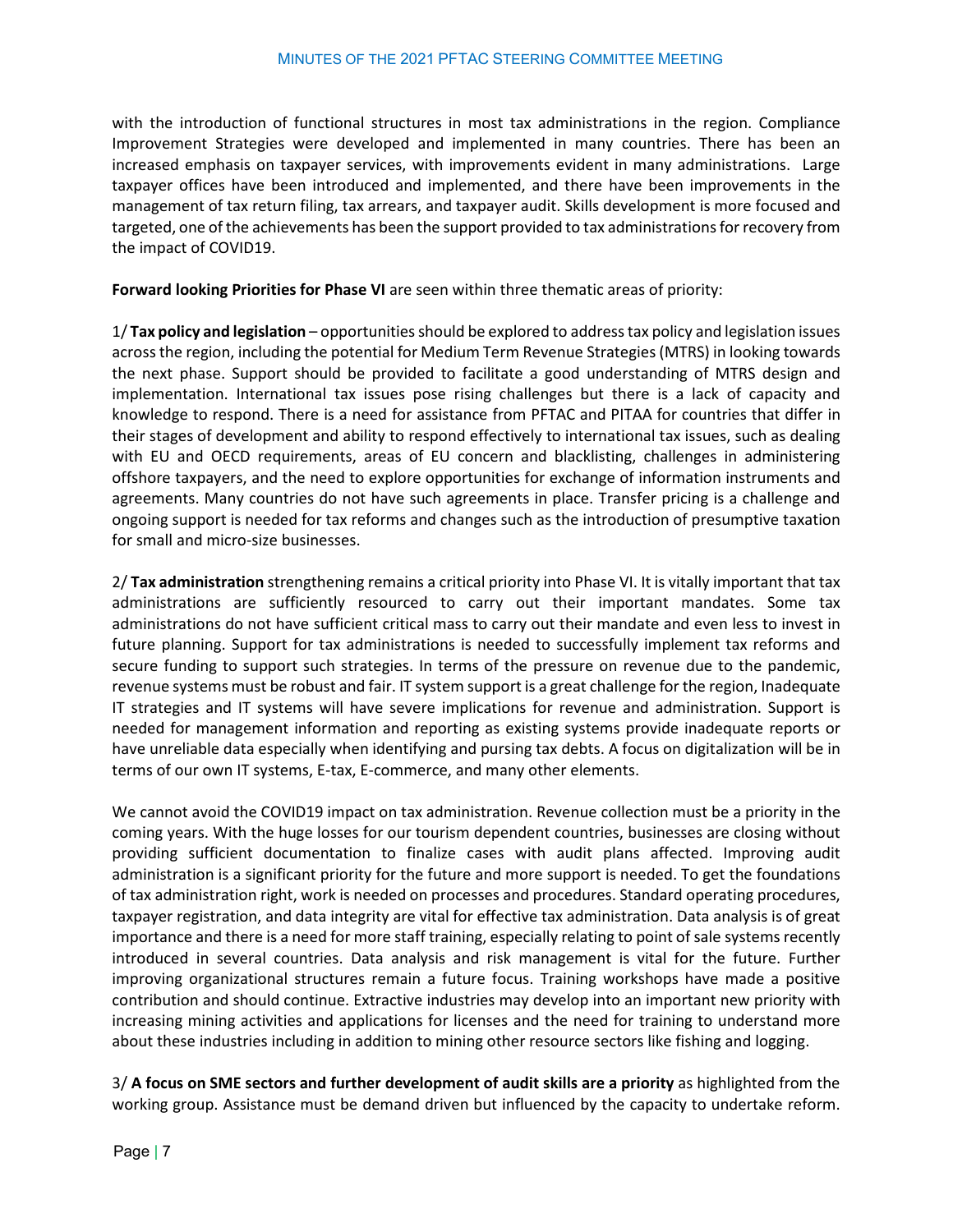With PFTAC, PITAA and other development partners, collaboration, and cooperation are especially important. Support and assistance must fit the bigger picture, such as working together on road map for IT implementation. Remote work by experts has worked well for the region, but needs to be flexible to address emerging needs leading into Phase VI. PFTAC and PITAA should try to touch base with country authorities as much as possible to tailor programs to meet the specific needs of the countries. It is important to stay connected and overcome communication challenges and find alternative ways to remain engaged. Tax administrations must cope with massive demands from different development partners, especially for workshops, webinars, and meetings with demands placed on very limited available time. Virtual meetings have provided opportunities for exposure to a wider range of topics with expanded participation.

**Respondent Margaret Cotton, Deputy Division Chief, Revenue Administration Division 1, FAD** thanked the Working Group for the extensive summary, and the work and time they have committed. The insights are important to provide an understanding of the areas of importance to member countries and for focus of the revenue program in the years ahead. With the strong demand for revenue mobilization critical to fund the COVID19 recovery, it is important to get a clear indication of country needs, interests, and priority areas that will help in planning, recruitment, coordination, and collaboration with development partners.

With regard to MTRS, Ms. Cotton confirmed that FAD and PFTAC are working with partners from the Platform for Collaboration on Tax (PCT) and the ADB to deliver a virtual workshop for PICs and other small states at the end of August. Invitations have been sent by the ADB, so members who are interested in the MTRS approach are encouraged to attend the workshop as it will help address concerns about reform capacity, donor collaboration and coordination, and sequencing events. The point of an MTRS is to align the national development needs of a country so that the tax reforms are developed holistically and reflected in a home-grown MTRS that is fully coordinated with development partner support needs.

On IT issues, the IMF recognizes its importance to effective revenue administration, but the IMF cannot fund procurement. Instead, we can help with IT strategies, data analysis, risk management, and streamlining of business processes to capitalize the many benefits that technology provides. We can also help explore opportunities to address common issues across the region. For example, managing international tax issues where FAD has recently developed a diagnostics framework for assessing and managing international tax risks. The framework has been piloted in the Maldives and Malaysia and we are confident it is suitable for small tax administrations. We also want to ensure our CD reflects the absorptive capacity of PIC tax administrations noting that staff can be severely stretched when taken offline to implement reforms. Insufficient critical mass of some tax administrations is a concern as it is hard to cover modernization reforms and all core tax activities required by a tax administration with very small staff numbers. Now is the time to think about investing in increased capacity and staff to help raise revenue. We welcome the opportunity to continue working with PITAA and PIC Tax Administrations in the next phase of PFTAC.

**Chair summed up** by thanking the Revenue Working Group that has highlighted the focus of revenue mobilization to help fund the COVID19 recovery and the role of medium term revenue strategies to support tax administration. Various issues will resonate with different stakeholders regarding absorptive capacity, and the pros and cons of adaption needed to engage virtually, but it is important to stay connected and share experiences. In strengthening institutions, we constantly lose skills with an ongoing need to train staff who then may get poached by other organizations. In strengthening institutions, we need to focus on digitalization that is appropriate to our diverse needs and membership. Our similarities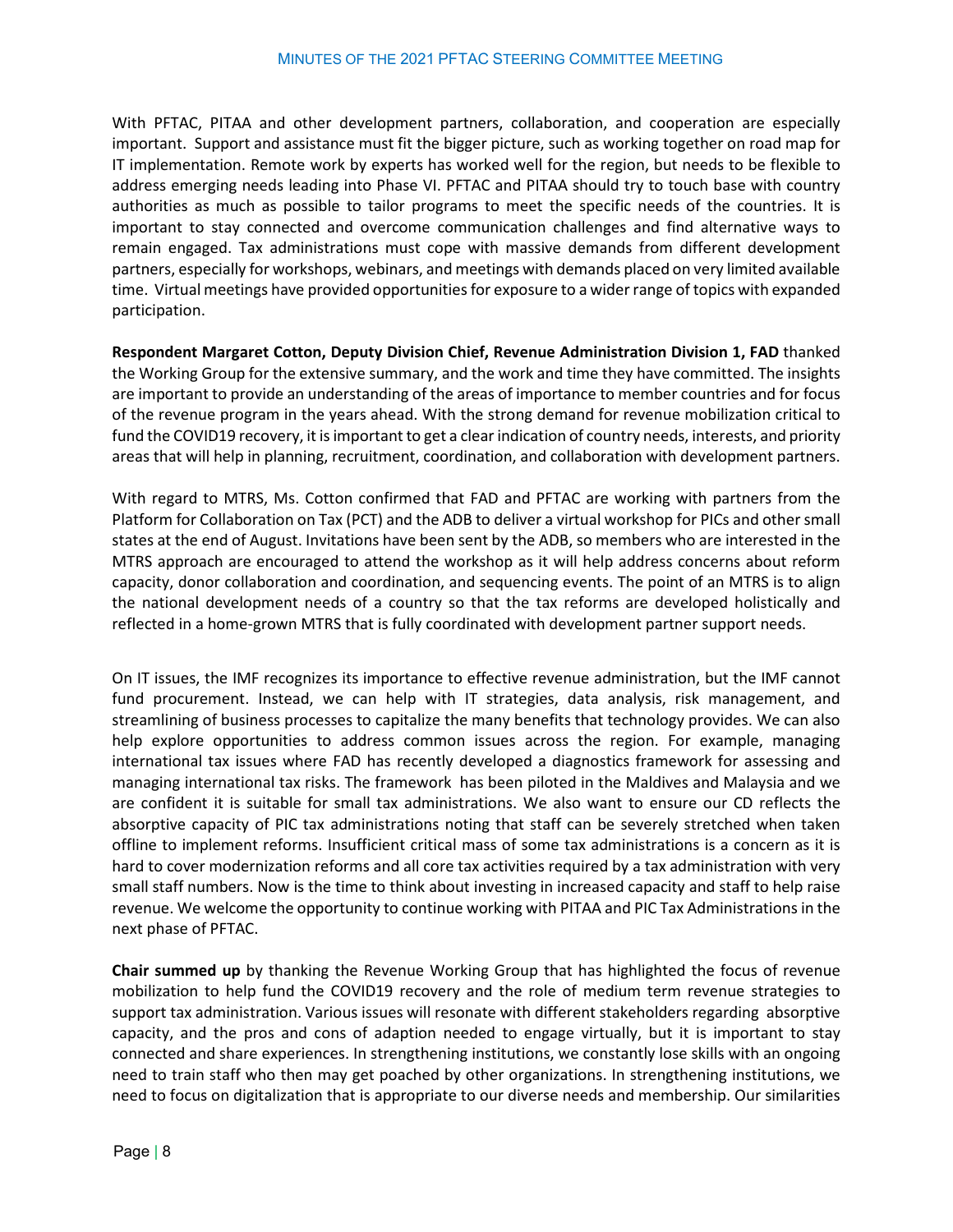are more than our differences that PFTAC membership helps leverage. He noted some of the emerging issues raised such as extractive industries, SMEs, and dealing with international tax issues such as blacklisting, cross border collaboration, and transfer pricing.

<span id="page-8-0"></span>**Isikeli Voceduadua, Public Financial Management (PFM) Working Group** 

1/ **PFTAC PFM support is demand driven** that will continue as the driving principle to guide the provision of support under Phase VI.

2/ **There are disparities in the use of PFTAC services in Phase V.** While some countries have made very good use of PFTAC assistance, others have received much less support, possibly due to a lack of capacity to effectively utilize or coordinate the TA or having too many other demands or commitments. PFM is a quite crowded space with respect to donors and other TA providers. It will be important for PFTAC to actively engage member countries and other stakeholders to better understand their issues and respond to their needs in Phase VI, stimulating demand as appropriate from previously underserved members.

3/ **Climate change is a challenge for PIC** economies today and gender is gaining prominence in terms of human development, but more consideration is needed on how to most effectively mainstream these issues into the PFM programs.

4/ **Fraud and corruption** is a serious concern for both beneficiary and donor countries, but the PFM program can make important contributions by targeting transparent and accountable budget processes and supportive legislative frameworks to eliminate fraud and corruption.

5/ **Budget frameworks need to be simplified and aligned with GSFM 2014** and understood by stakeholders. Support towards improving budget processes will continue to be important in Phase VI with an appropriate balance required between conducting assessments versus actual CD delivery that contributes to improved outcomes.

6/ **PEFA assessments are resource intensive** for both PFTAC and the recipient countries that take staff away from performing other important duties such as implementing reforms and delivering programs. The frequency of assessments needs to consider both country demand and resource constraints with the average elapse time between assessments tending towards five rather than three years.

7/ **Coordination of PFM support at the regional level.** PFTAC has in the past had a very active role in coordinating PFM activities at the regional level to help avoid duplication and to deliver TA activities in a coordinated way. It is important to determine the optimal way to maintain strong coordination across TA providers in the Pacific on PFM issues, and the expected contribution of PFTAC.

8/ **Non-tax revenue** TA has been requested by several countries from PFTAC to help review their NTR policies to ensure it is efficient in terms of revenue raising, affordability, and equity. In Phase IV, the PFTAC PFM program was quite active in NTR issues, but late in Phase V a few requests had to be referred to the Revenue and Macro program for assistance. Given more demand is expected, it will be important for PFTAC to have a clear policy on addressing NTR issues and requests for TA.

9/ **Formation of an association of PFM practitioners** has been suggested to build a regional network modeled on similar groupings for financial supervisors (AFSPC) and tax administrators (PITAA) to help drive reform initiatives and deliver networking benefits for members.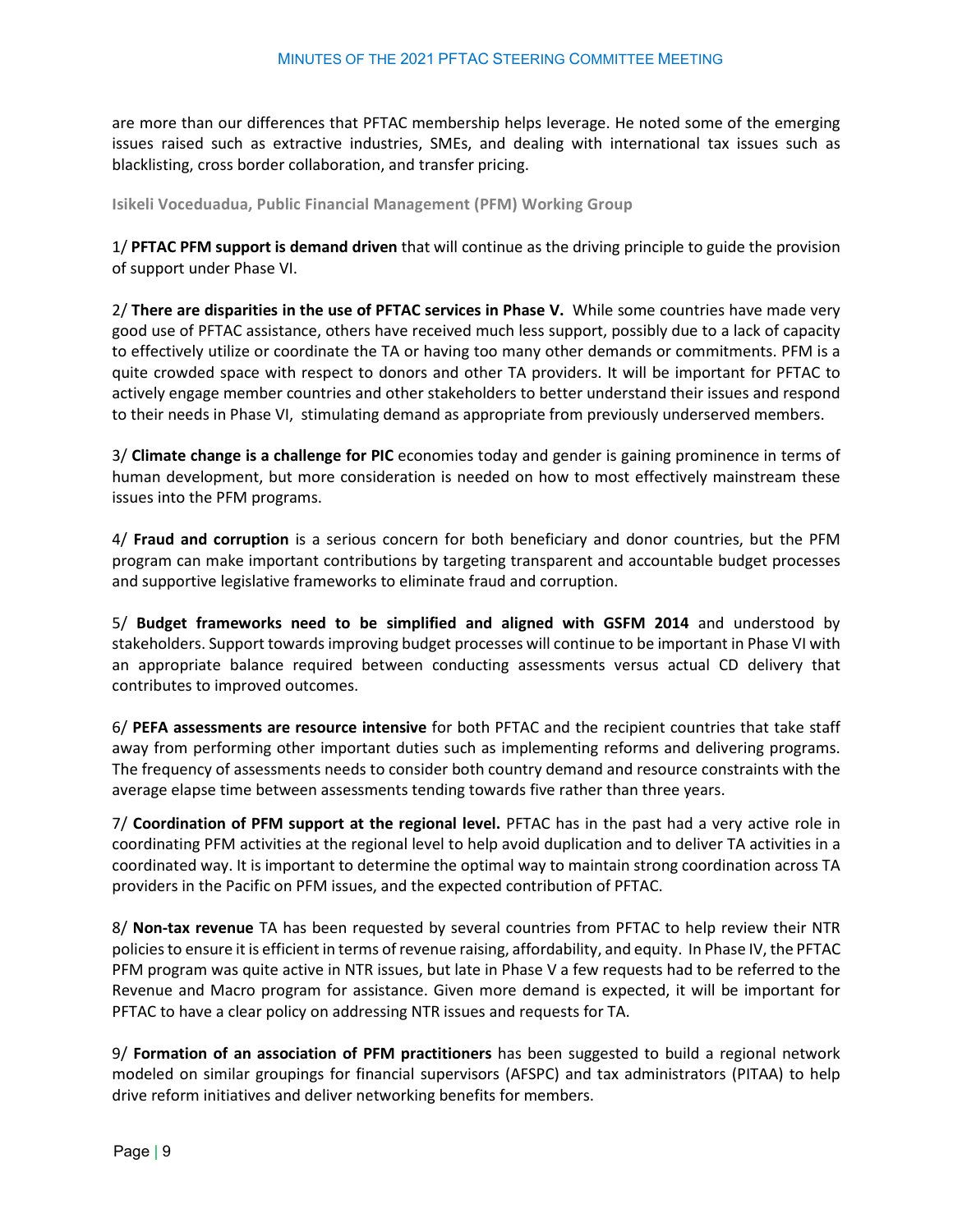10/ **PFM activities are designed around seven topics of the IMF RBM catalogue** illustrated by the presented diagram with the inner wheel reflecting comprehensive credible budgets, improved budget execution and control, improved quality of fiscal reporting, improved asset and liability management, identification and management of fiscal risks, improved public investment management, and effective PFM laws and institutions. The outer wheel highlights activities that are demand driven and tailored to country situations and circumstances and that recognizes capacity constraints. These include limiting fraud and corruption, effective public service, improving service delivery, enhancing transparency, and strengthening governance. At the center are the issues to be mainstreamed across all topics such as gender and climate responsive PFM.

#### **Respondent Mr. Iulai Lavea, PFTAC PFM advisor**

1/ He underscored the critical importance of having solid PFM systems and processes in member countries to underpin good economic management. Many donors now require this as a pre-condition for their funding. The importance of having strong and robust PFM systems and processes will underpin Phase VI.

2/ PFTAC exists to serve the interests of member countries. The PFM program is dictated by country priorities and whilst PFTAC carefully develops work plans and budgets for implementation, there is always flexibility to adjust work plans to accommodate country priorities that may arise during the fiscal year.

3/ Regarding the disparity in the use of PFM TA going forward, PFTAC will work with all countries particularly low TA users to better understand the constraints they are facing and discuss how best PFTAC can help. Member countries were invited to engage with PFTAC via email, WhatsApp, or by whatever means that works for them and PFTAC will respond immediately on how best support can be delivered.

**Ms. Majdeline El Rayessfrom the IMF's Fiscal Affairs Department (FAD)** thanked the Working Group and Mr. Lavea for his intervention and the points raised. She appreciated the Working Group for their insightful comments that helped build on some of the points in the Pacific PFM Working Paper published last year. She noted that FAD was working towards mainstreaming the PFM climate modules and other tools that could benefit the work and moving forward including in Phase VI with more tailored assistance.

**Samoa acknowledged the PFM work of PFTAC** in the region and highlighted the importance of responding to country needs which he noted PFTAC does well. Regarding the mainstreaming of climate change and gender, Samoa noted that the huge effect of climate change on small countries and their vulnerability to shocks. The TA from PFTAC assists members with their responses and following a disaster helps with the recovery and instituting resilient systems to protect against future shocks. Samoa supports the concept of a PFM practitioner group that needs to be well structured and requested that PFTAC draft and share with countries a proposal for consideration. With respect to NTR, PFTAC had been particularly helpful to Samoa by assisting in developing an NTR policy that is transparent, efficient, affordable and equitable. Samoa encourages PFTAC to do more NTR reviews to help strengthen NTR policies and revenue collections.

**Chair summed up** by thanking the PFM Working Group, noting that PFM is a crowded space, but collaboration has been improving constantly over the years. He noted that PFTAC exists to serve its members and this process is important in developing the future priorities and programs.

<span id="page-9-0"></span>**Mr. Epeli Waqavonovono, presented for Macro Economic Statistics Working Group**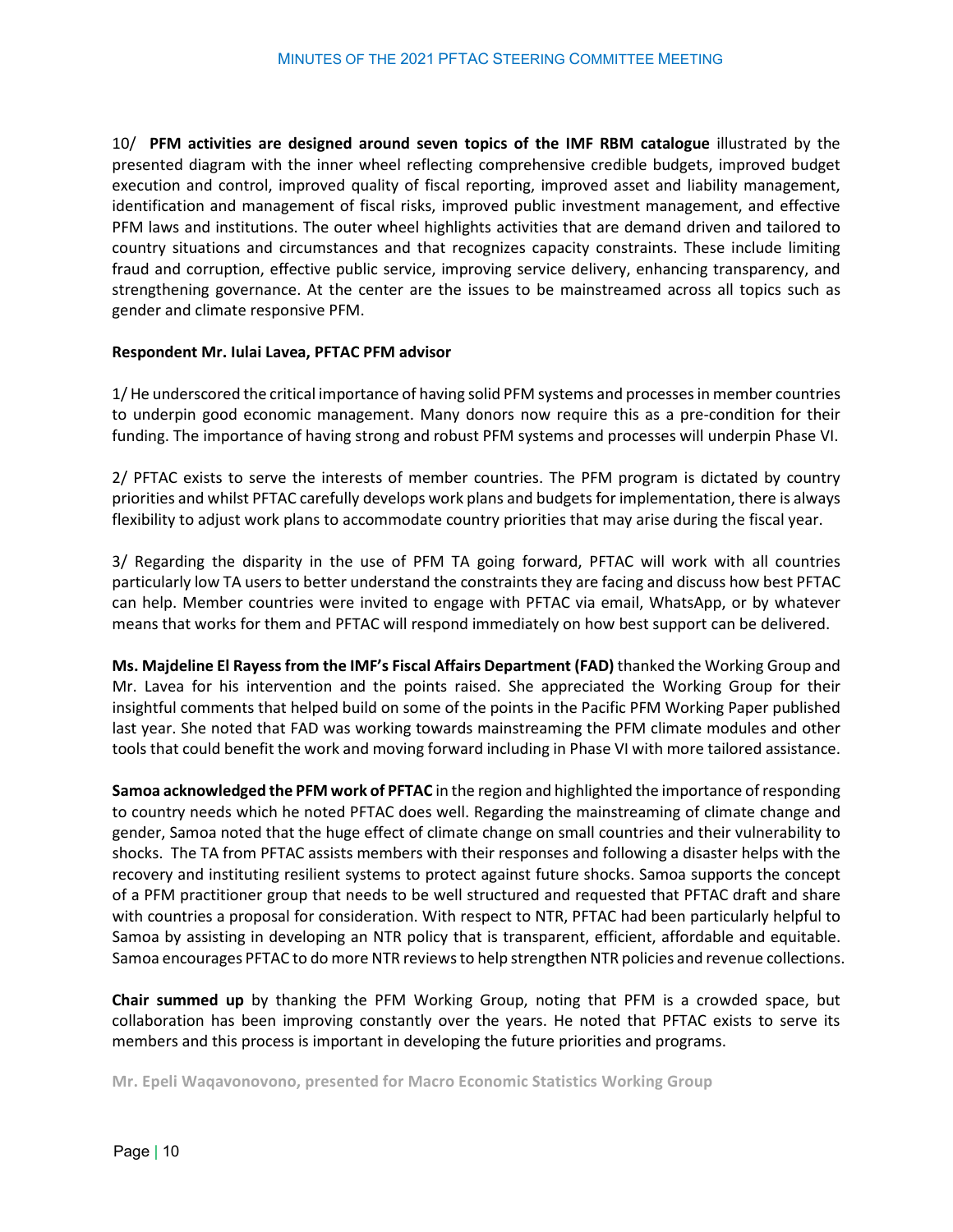The Statistics Working Group comprised participants from Kiribati, Marshall Islands, and Nauru (representing the group of smaller countries) as well as Samoa (representing the bigger and reasonablyresourced National Statistics Offices (NSO) in the region). Beyond PFTAC from a TA provider perspective, the ABS participated along with SPC who presented the findings as the group spokesperson.

In discussing the future technical assistance needs of countries, the Group noted there were great differences between the larger and smaller countries, e.g. micro-sized countries need technical assistance to compile statistics, such as International Merchandise and GDP and they benefit from peer-to-peer support including capacity supplementation or substitution that is likely to continue being needed in the future. There are challenges and issues with the quality of administrative data that NSOs rely upon. All NSOs require administrative data that meets appropriate and usable standards that often takes considerable time and effort to compile, with some NSOs facing challenges in receiving the data from custodians.

Samoa has a very well-developed system for the exchange of administrative data between the custodians and the NSO to produce regular GDP and other indicators like quarterly employment numbers in a timely manner. Timeliness has been particularly valuable during the COVID19 crisis. Countries noted the strong continued demand for PFTAC national accounts training, particularly given challenges with staff turn-over that requires new staff to receive training, so courses will continue to be needed on a regular basis.

Support for the compilation of Government Finance Statistics (GFS) continues to be great importance given how large government expenditure is to economic activity in most countries. Countries have signaled that there is a very strong continuing demand for this work, and there is a major concern that the regional PFTAC GFS program will be ending, even though support will continue to be covered from HQ in the future. There is continuing demand for support on the compilation of External Sector Statistics(ESS), in particular remittances given significant flows and strong economic dependence in several countries. TA demand also exists for the compilation of trade statistics, and importance is increasing around the numbers of Pacific workers in Australia and NZ who are transferring money back to their countries. More support is needed for accurately recording these personal remittances and transfers.

#### **Respondent, Paul Austin, Deputy Chief, Real Sector Statistics Division, IMF Statistics Department**

Welcomed the deliberations and preliminary findings of the Working Group, these would provide inputs for informed discussions on the way forward. He welcomed the shared experiences of the hybrid working model that is being integrated at PFTAC and the broader CD work programs of the IMF and Statistics Department. He noted the importance and appreciation for on-going training, as well as timely high frequency statistics. On the importance of annual national accounts, he noted that the Statistics Department has recently launched an online program and hopesthat PFTAC countries consider registering to participate online learning at their own pace. This could be a very useful resource particularly for people starting their careers in national accounts. He concluded by noting that the Statistics Department looks forward to continuing discussion on how to scope the future work plans.

**Marcus Scheiblecker, PFTAC Real Sector Statistics Advisor** noted that invitations to the mentioned courses have been released to the NSOs and extended the invitation to Central Banks to be in touch with their NSOs to register online and share the material.

**David Kloeden, PFTAC Director**: added that online training is an excellent resource that has been expanded significantly by the IMF over the last few years across many programs and is particularly useful given the COVID constraints with travel. Regarding capacity substitution, he noted that for the NSOs in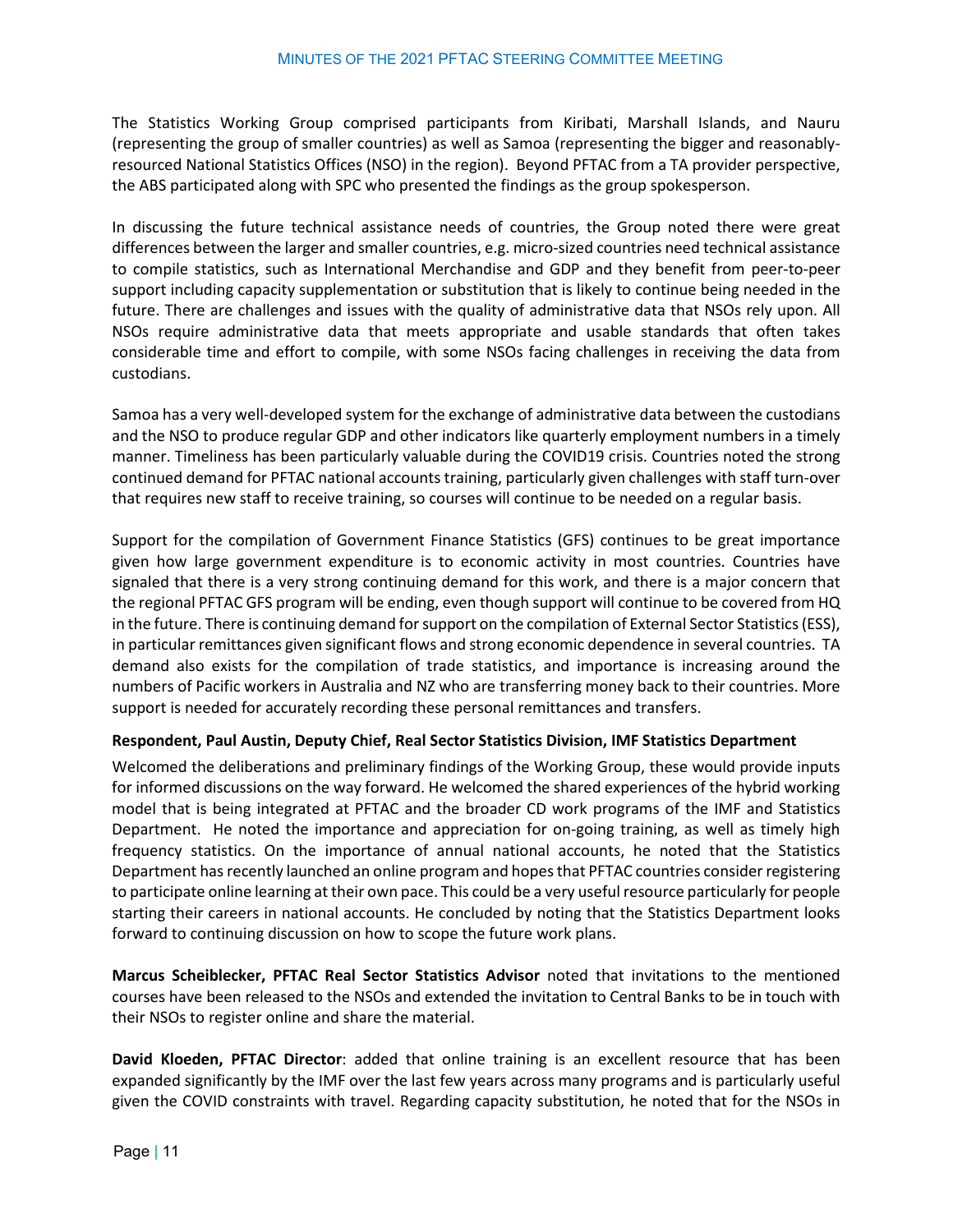very small states that this is an ongoing reality given the resource and capacity constraints these countries face and the criticality of producing economic statistics. In planning for Phase VI, options to expand support to these countries will be explored, and he thanked the other statistics TA providers for the strong collaboration including the ABS, NZ Statistics, and the Pacific Community (SPC).

**Chairman summing up:** in terms of the way forward for Phase VI, we need to address issues of diverging needs that balance the need for capacity replacement and new statistical products. There is increased need for higher frequency statistics, but noted that the RBF has experienced challenges during the pandemic to expand data sets, a point noted by the IMF Deputy Director in his introductory comments. There are data gaps for social economic statistics, and we need to get a better handle on confronting climate change and how to achieve our SDG targets. It is important to ensure GFS support remains available in the design of Phase VI but noted the continued support promised by the IMF Statistics Department from Washington. The issue of international remittances is particularly important. He thanked the chairperson, the Working Groupmembers, and partners including Australia, and New Zealand.

<span id="page-11-0"></span>**Ellison Pidik, Assistant Governor, Bank of Papua New Guinea**

#### **Summary of the Financial Sector Supervision Working Group**

Membership of the Working Group included Cook Islands, Fiji, Marshall Islands, Papua New Guinea, the World Bank and ADB on behalf of the 11 PFTAC countries that have benefited from the FSS program throughout Phase V.

Phase V financial sector supervision projects cover four areas – risk-based supervision (RBS), banking regulation and supervision, insurance regulation and supervision projects, and cyber security regulation and supervision. The implementation of RBS has been initiated in nine countries and is at an advanced stage of completion in six countries. Two countries have completed the prudential and risk management reform program, with five other countries on track. A third initiative is helping with the review of insurance legislation and prudential standards, with the development of associated standards in three countries. And a final initiative is benefiting four countries on cyber security regulation and supervision. Going into Phase VI there will be an ongoing need for PFTAC to continue rolling out these thematic projects to remaining countries that wish to pursue these reforms. These include countries that either began late in Phase V with efforts needing to continue into Phase VI or had not participated in Phase V but now wish to consider one or more of these reform projects in the future.

To help develop a foundation for Phase VI, the Working Group prepared and conducted a survey that produced responses from 11 PICs. The survey asked PICs to rank each of 45 potential CD activities grouped across 10 financial supervision topics as 'High', 'Medium' or 'Low' priority according to their own country situation. The working group considered the responses received from the PICs and, with some moderation, produced an overall priority list for the region with the top ten priorities identified. The final outcome of overall group ratings gives a strong indication to the IMF, ADB, and World Bank of priorities for the provision of TA needs around these thematic areas.

The working group priority list is intended to identify topics for thematic implementation across PICs as well as for conference and workshop topics. At the country level, TA themes will be prioritized based on the country specific needs, which may be slightly different from group ratings/weighting. For example, countries that have successfully completed a major project in Phase V are unlikely to rate it as a high priority for Phase VI, bringing down the ranking of what otherwise may be an extremely high priority for countries that are still tackling the reform or other countries that are yet to start. Furthermore, while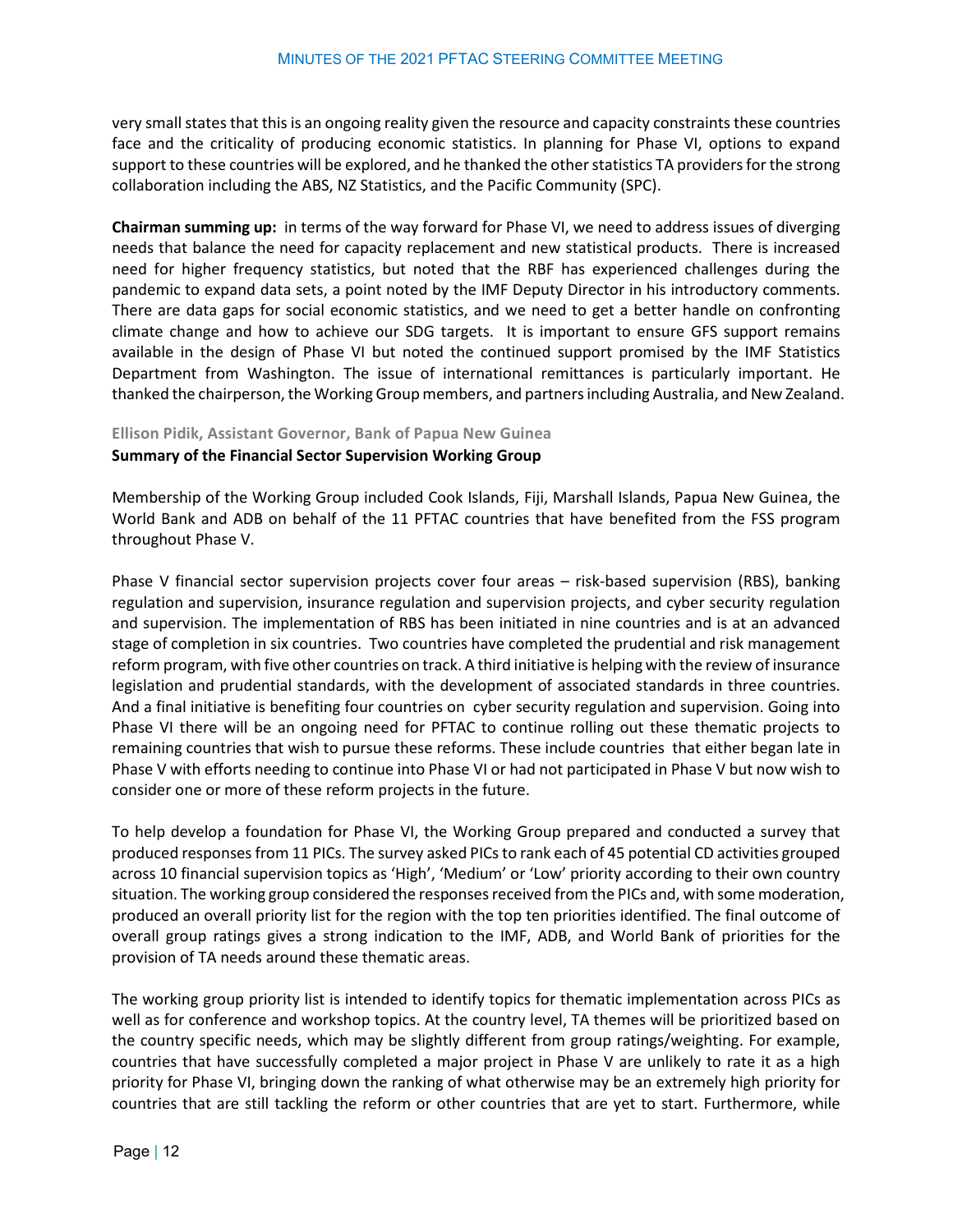considering provision of TA for specific countries, the basis will be their individual priority. That means a thematic project will not be offered to them if it does not figure in their priority list. In a country, a project that has been indicated as 'High Priority' by the respective supervisory authority will be taken up first regardless of the priority of the Region. Thematic projects may be taken up by individual countries as and when they meet the pre-conditions for moving forward.

The proposed priorities are intended to serve as a baseline for the Phase VI program cycle and may be reviewed in response to changes in the macro-economic environment and other global developments.

David Kloeden thanked the Working Group for their efforts undertaken in close collaboration with AFSPC to identify future priorities, and noted the effective use of the survey that produced strong country responses.

#### **Respondent, Veronica Bacalu, Deputy Division Chief, IMF's Monetary Capital Markets Department**

Ms. Bacalu thanked the Working Group and congratulated them on their efforts and their excellent presentation. MCM is committed to the priorities outlined, including her colleagues comprising the resident PFTAC advisor Rajinder Kumar as well as the program backstopper at IMF headquarters Ms. Hee-Kyong Chon. Regarding ongoing projects, she noted that those countries currently participating in different projects will continue to be supported through capacity building by MCM and she welcomed the aspirations of other countries to consider financial sector reforms. The survey approach was a sophisticated way to reflect the priorities that have been set out very clearly with respect to monitoring systemic risks, supervision manual updates, financial stability reports, and supervisory stress testing for financial institutions. MCM will work to reflect these priorities identified by the member countries. Coordination and cooperation among stakeholders will be a key priority in responding to country specific needs, and developing plans and coordinating the work agendas between TA providers.

**Ms. Hee-Kyong Chon, Senior Financial Sector Expert, IMF's Monetary and Capital Markets Department** thanked Assistant Governor Pidik noting as backstopper of the FSS program it was very good to receive this input from the member countries of their TA priorities. She noted that MCM very much supports the priority list of the Working Group for capacity building and regulatory reform that is a long-term process, noting the exercise has demonstrated the strong ownership of the Working Group countries. For TA needs across the PFTAC jurisdiction, the list is quite detailed and broadly in line with global MCM TA priorities in the area of financial supervision and regulation. She also stressed the need to highlight realistic and detailed prioritization and cooperation among TA providers.

**Chairman summed up** by thanking Assistant Governor Pidik and the Working Group for the comprehensive presentation that was very detailed, specific, and based on clear ratings. Financial stability is a great concern in the region especially given the impact of COVID19, so it was good to see how the Working Group had outlined these priorities. He noted that projects that are underway and incomplete will also inform our planning for Phase VI. He thanked Ms. Bacalu for her valuable contributions especially comments around country specific needs and the opportunity for virtual ways of working and networking that provide for more diverse views and help expand our reach. The Working Group priorities are very closely linked to the pressing issues of the post pandemic world, such as systemic risk, resolution, stress testing, and financial stability reporting.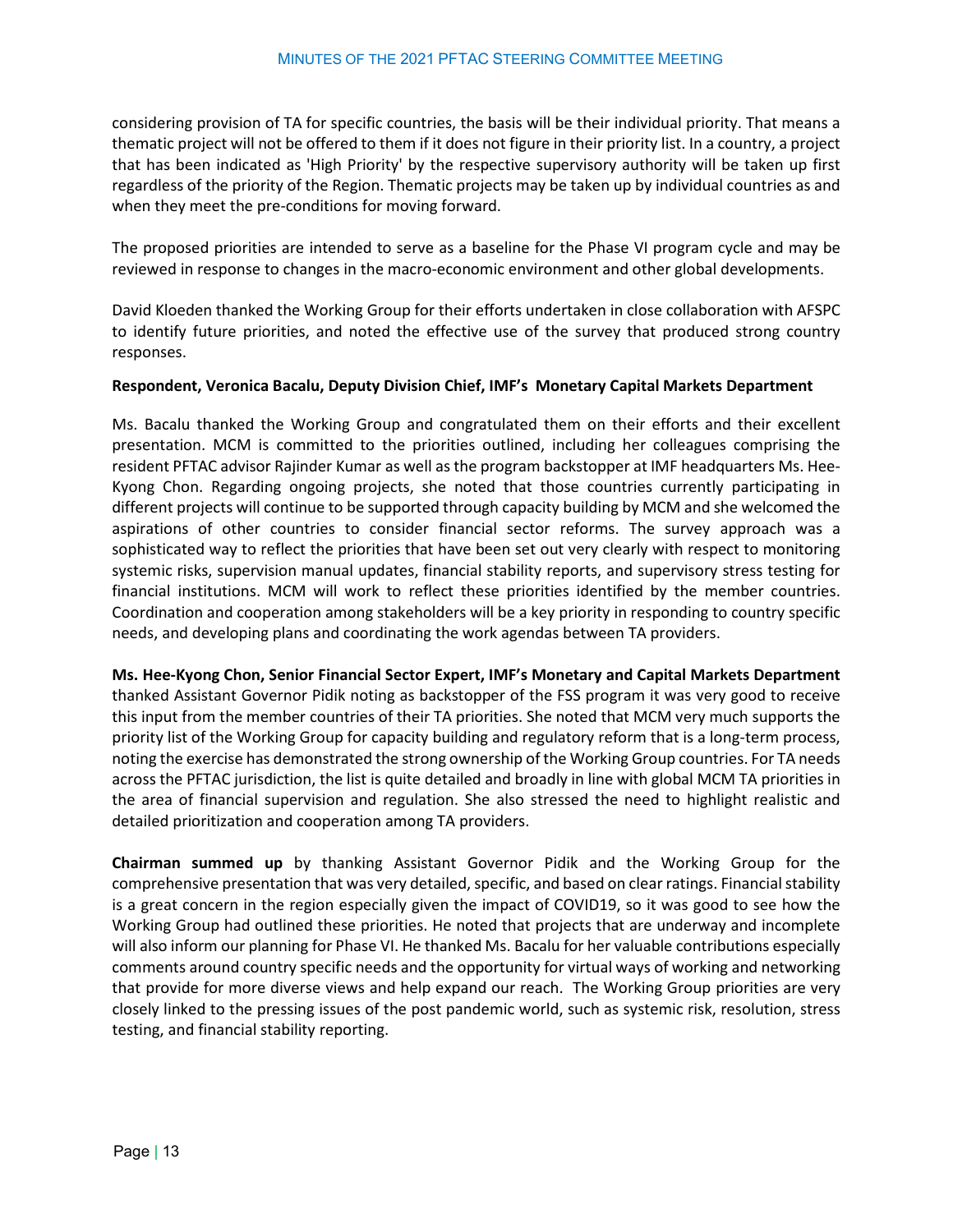<span id="page-13-0"></span>**James Webb, ADB, Findings of the Macro-Economic and Debt Management Working Group.** 

He first thanked members of Working Group that had good discussions around debt issues in the region and how countries are trying to manage their debt.

Many of the general themes have already been mentioned, including the challenges of capacity constraints of country counterparts but also limitations on delivery capacity of PFTAC given the resident advisors are often stretched across many countries that may lead to shorter engagements than what may be most effective for longer term support.

Regarding capacity substitution versus capacity building, the need often arises because the beneficiary agencies with a few larger country (e.g. Fiji or PNG) exceptions often have just one or a few staff with multiple responsibilities such as with respect to debt management or macroeconomic modelling. There are good opportunities for cross-country cooperation to help share the knowledge of the quite few very experienced macro and debt management officers. Providing peer-to-peer and other regional networking opportunities would be a good modality to improve connections between agencies that face similar issues in managing small offices with very high workloads and technical demands.

As noted earlier, the short and long term macro fiscal outlook for the region has fundamentally changed with COVID19 that will put pressure on modelling teams that have used past trends to model future projections. There is an expectation that teams will require a lot of technical input and capacity building moving forward, as the recovery takes hold at a different pace across the region, it will be important for the impact of COVID19 to be understood at the sectoral level. Ensuring debt sustainability and fiscal policy is underpinned by good macro-economic modelling will be an important element for policy makers across the region. We note and welcome the work that the IMF and PFTAC team has done with capacity development and providing technical expertise, but again note the risks associated with institutions with very few experienced and trained staff.

Debt management will be a high priority in Phase VI as the debt dynamics have changed substantially from before COVID19 especially where debt levels were previously declining but have now reversed, in some cases with large increases. This trend is likely to continue for some time given the investment needs of countries recovering from the crisis, particularly with governments needing to invest in public health. Previously development partners may have helped address such national priorities including through debt financing. Countries will need to understand how to better manage their risk exposures to their debt portfolio, including contingent risks and guarantees that is an area the Pacific needs to strengthen. PFTAC TA will help address some of these needs along with experience sharing between countries.

One issue that the Macro program has been involved with recently may be better situated with the PFTAC financial program is the Correspondent Banking Relationship (CBR) project to develop a regional Know Your Customer (KYC) facility. There is interest for expansion of the project to the Northern Pacific countries and possibly the Cook Islands that do not have Central Banks. And finally, issues around gender and inclusive growth need to be mainstreamed into PFTAC programs where possible including drawing on some good lessons in the region.

**Respondent Scott Roger, Deputy Division Chief, Pacific Islands Division, APD** began by acknowledging the outstanding contributions of the PFTAC Macro advisors Iris Claus and Andrew Beaumont.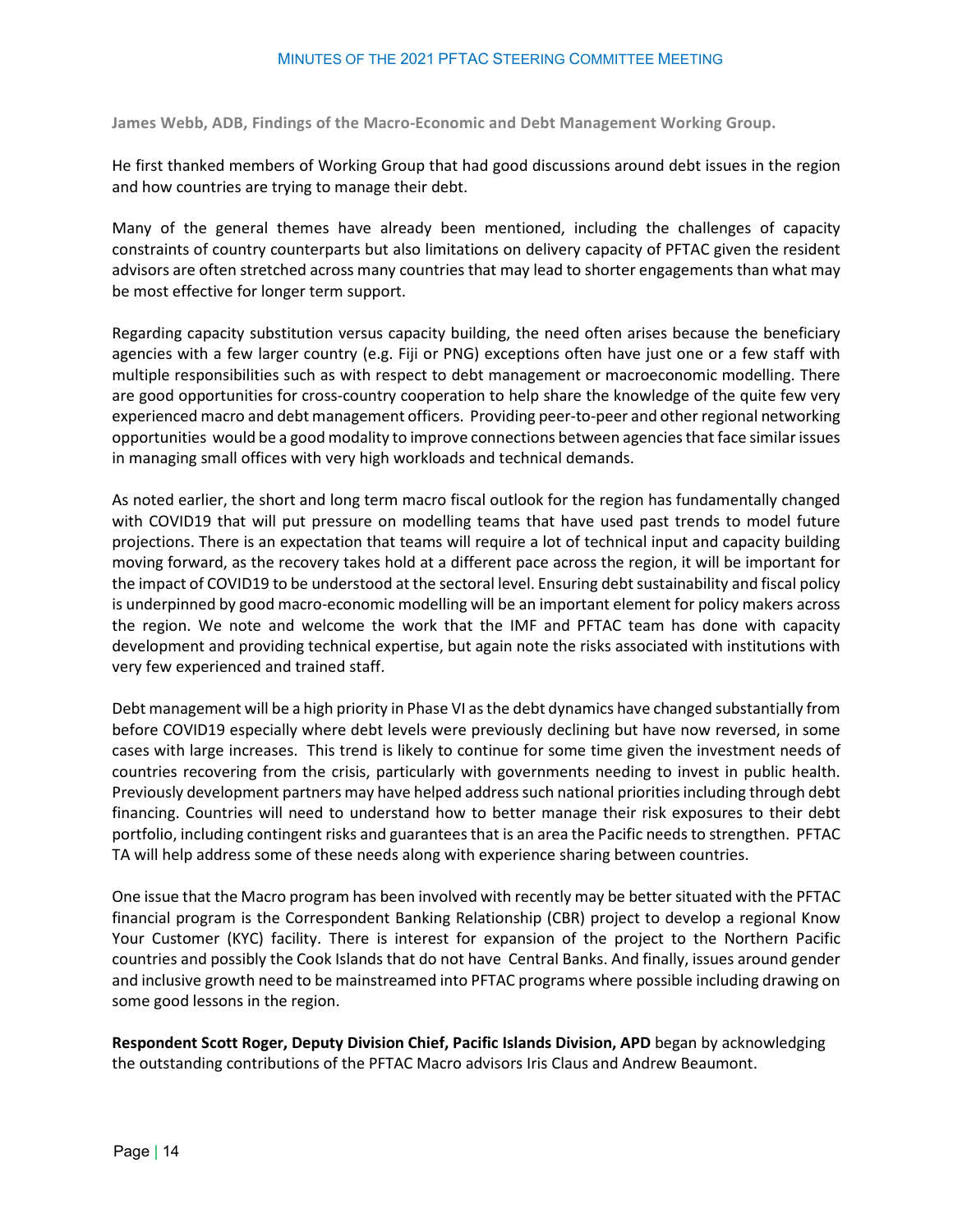Sustainability of CD is challenging when capacity is limited so we need to focus on dealing with the loss of key personnel or when there is simply insufficient personnel. This is a perennial issue to deal with in the macro context where greater inter-regional collaboration and sharing would be helpful. In Phase V we did not anticipate COVID, so the challenges for the region have changed, such as debt sustainability, correspondent banking, insufficient sustainable growth. We need to take away from this exercise what we think the Phase VI priorities will be, but we must be adaptable and flexible and able to respond quickly to changes. The IMF has not done a bad job in responding quickly to the COVID crisis. Challenges include dealing with the longer term effects that forces us to rethink priorities in the region. In discussions within the Asia Pacific Development we expect going forward during the remainder of Phase V and into Phase VI will require a lot of experimentation. This could include ICD having a greater role in delivering technical assistance, how we use short term experts more effectively, promoting inter-regional assistance, and more remote and virtual work even when travel resumes. We need to try different things but anticipate making some mistakes. It will be critical that member countries highlight where things are going well, and where things are not going well. We can't wait for the annual Steering Committee meeting to get that feedback. We need direct feedback promptly, tell us how we are doing, so we can tweak, adapt, and better meet your needs.

One of the things the Fund is pushing for in all of its programs is much closer integration between surveillance and technical assistance. We have seen this become stronger lately with a great deal of collaboration between the PFTAC team and APD country teams.

**Chairman summed up** noting that for Phase VI the need to be flexible, adapt over the longer term, and ensure continuous feedback on initiatives, the frequency of engagement, and strengthening Steering Committee governance. Sharing and collaboration will be particularly important for debt management given the challenges brought by COVID. Extending the Know Your Customer initiative to the northern Pacific membership was noted as well as mainstreaming gender and inclusive growth.

#### <span id="page-14-0"></span>**Final session:**

**James Yoo, Global Partnership Division, IMF Institute for Capacity Development Resources**

We are at the start of the process to prepare for Phase VI and will build on the outputs of the Virtual Working Group, keeping everyone informed and seeking further inputs as we move forward.

**Timeline:** we expect all steps to be completed by this time in 2022 hopefully leading to some donor commitments and advance contributions to provide a seamless transition to the next Phase by 2023. Our aim is to close the current phase with the smallest possible unspent balance that can hopefully be carried forward, but we will discuss this bilaterally with each member.

We will now systematically take the outputs of the Working Groups and other feedback into account with the launch of an Inter-departmental Working Group in the coming months to gather the views and interests of all affected IMF departments e.g. APD, ICD, the four CD departments (Fiscal Affairs, Statistics, Monetary Capital Markets, and Legal) as well as support departments like HRD and Finance.

We are conscious that we are launching this effort during the vacation period in the Northern Hemisphere but hope that the group can complete its work by mid-September to then secure approval by IMF management. Once the Phase VI strategy note is completed the main task is to draft the Program Document for the next phase. We hope to have an advance draft to share with Steering Committee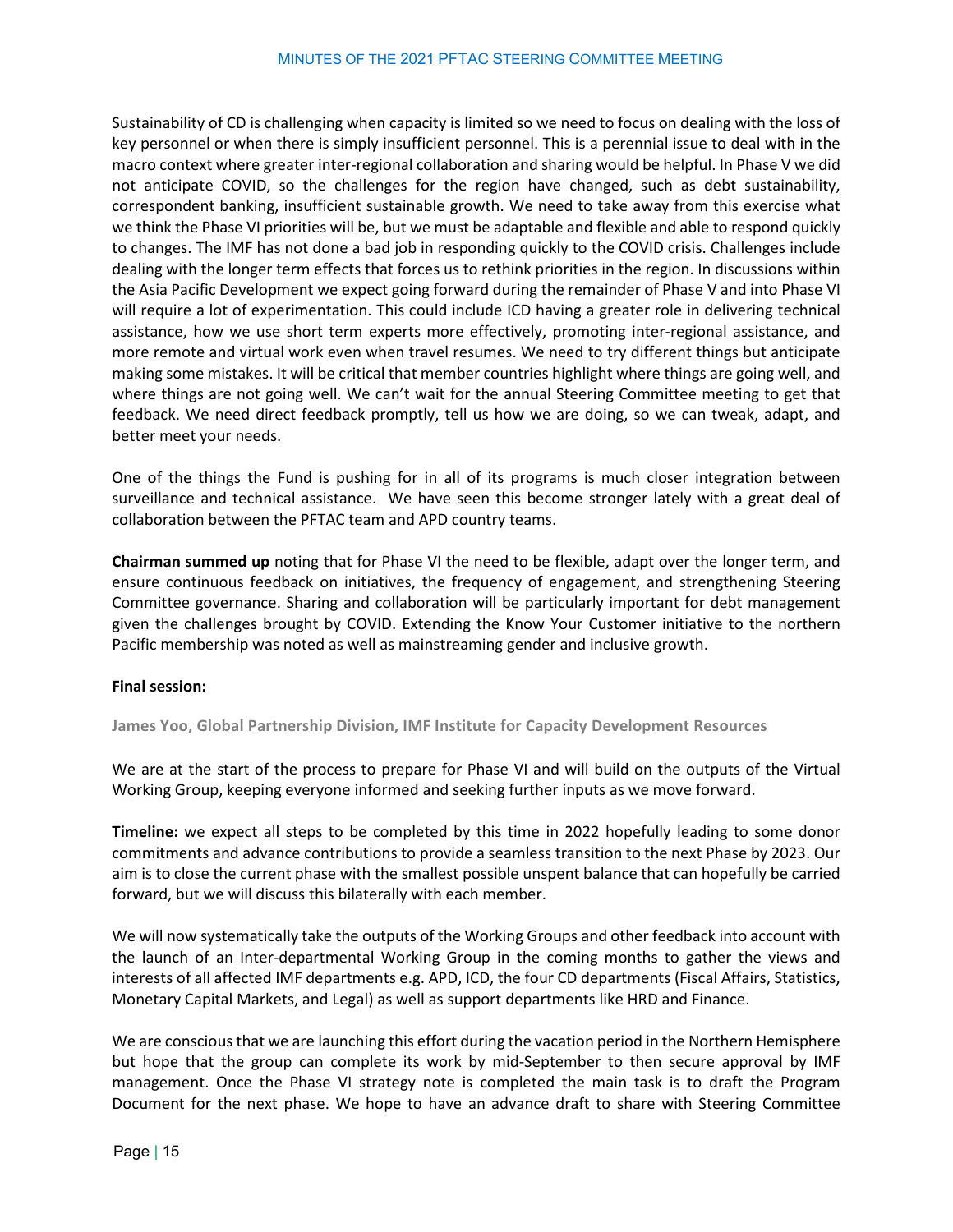members for their views and feedback by late November 2021 and for discussion at the next Steering Committee meeting which we hope to hold virtually at that time. Then within a few additional months, we hope to have a final version of the Program Document ready for publication around February 2022. Through outreach to external partners we will seek expressions of interest to participate in the next phase. In the lead up to the May 2022 Steering Committee meeting, we hope a few donors will be able to formally pledge their support and have letters of understanding finalized as well. From the IMF's perspective, it is essential to have sufficient funding pledges before the end of Phase V so we can have a smooth process during the transition period. We welcome comments on some of these plans and timeline.

**Michal Krejza, Head of Cooperation, EU delegation, Suva** in general, we greatly appreciate the quality of the work in the current project in which we finance both PFTAC and the UNDP and we seek to continue this good cooperation. In general PFM will get more important in the next few years because of the explosion of public debt. The EU perspective is that PFM remains extremely important because we implement our programs in the Pacific especially in the form of budget support, with budget payments having essential PFM conditions.

We are pleased to announce the intention of providing  $\epsilon$  11 million of funding for technical assistance for PFM reforms, over-sight, and accountability. This will consist of two parts, an agreement with the IMF covering specialized training for PFM institutions, obviously through PFTAC and an agreement with the UNDP covering supreme audit institutions for oversight of public finances. From the EU perspective, both projects are mutually important and reinforcing. In terms of the timing, as mentioned we expect the PFTAC Program Document to be available by February 2022. We hope it is indeed ready around that time because EU money might be available early as we had originally assumed the money was needed by mid-2022, but now looks like mid-2023. It is essential under EU procedures to sign an agreement with PFTAC before November 2022 at the latest, so we need to cooperate on the basis of that deadline. We look forward to our continued cooperation.

**David Kloeden (PFTAC),** thanked the EU for the good news and committed to ensure the agreement is accomplished within that timeframe. We welcome our continued partnership with the EU, UNDP, and other partners.

**Chris van Hooft (NZ MFAT),** thanked participants for the discussion and noted they will be undertaking internal discussions on Phase VI and will keep us updated.

**Matthew Harding (DFAT)**, noted a need to have a conversation about the shape of DFAT regional programs going forward, appreciating the efforts of the revenue and other working groups and the processes in setting up the new phase. PFTAC is an important part of the DFAT regional program and a valuable program with a good relationship with the IMF. There is a good case going forward with the timeline that should work from their side and their July-to-June financial year. Plans for the extension of Phase V will require formal finalization with the IMF to ensure maximum utilization of the Phase V funds and transition to Phase VI that can be discussed bilaterally.

#### **David Kloeden (PFTAC)**

Things look promising for PFTAC's future. There is a lot of work ahead and need to ensure we take on board everything heard today. We will continue to remain very engaged with stakeholders as it evolves.

**Recap issues from the first session:** we look for a consensus to retain the member country contribution funding formula for Phase VI and the principles behind it. On Steering Committee Governance, we will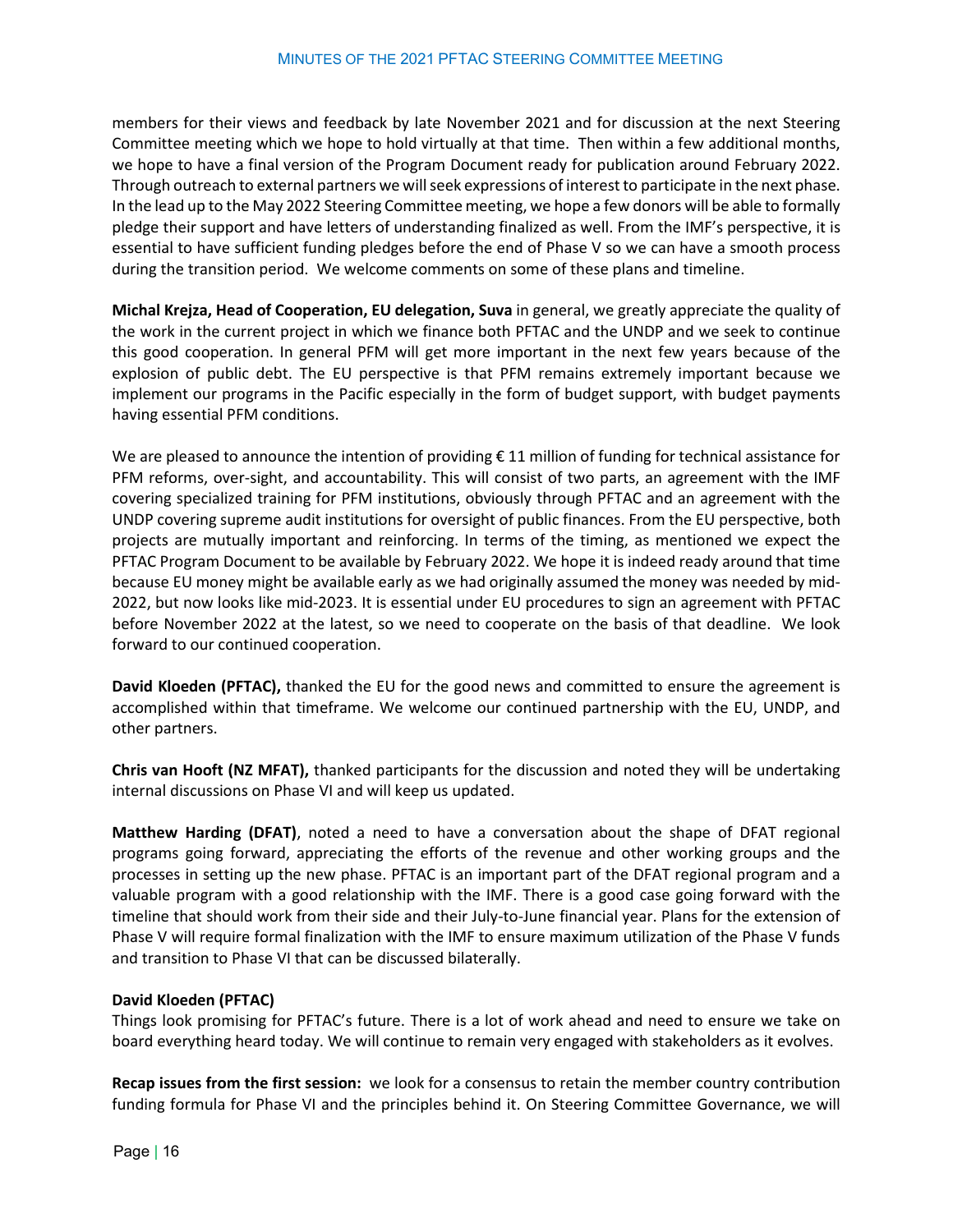develop ideas and bring them back to the next Steering Committee for further discussion and possible further development. And finally, on guidelines for Phase VI, these were provided to ensure realism around the likely size, scope, and cost for Phase VI.

<span id="page-16-0"></span>Samoa intervened that the points made were well noted.

#### **Chairman summing up:**

We have proposed and all agree for the secretariat to work on guidance note on improving Governance and feed this into the next Steering Committee meeting in Niue 2022.

We agree to keep the member country contribution under discussion, but highlight the position of Fiji that totally supports the model and the continued commitment to PFTAC and other donors assisting us in this journey.

The chair noted the honor to provide some closing comments by thanking all for your valuable time and contributions, in particular thanks to the five Virtual Working Groups for providing comments and the IMF for their views. Thank you for taking on the task to provide important information that will feed into the next phase of our journey. We acknowledge our donor partners for their generosity and sincerely appreciate their time to help us address the issues that will ultimately translate into better outcomes and lives for the citizens of our region, thank you for the backstoppers at IMF headquarters in Washington, thank you for other partners, ADB, WB, IFC. Thank David for his leadership and to the team of advisors for their support, commitment, and dedication. We hope that we can display our Pacific spirit and resolve some of the issues on governance and membership contribution.

We have approved the 2022 workplan and budget on Tuesday and today we begin the start of Phase VI planning. As the saying goes if you fail to prepare, prepare to fail. Quoting Abraham Lincoln: *The best way to predict the future is to create it as not all variables are in our control, but we can and will do our best to influence what we can.* Vinaka vakalevu, God bless us all, our countries and our people.

#### <span id="page-16-1"></span>**Final conclusion**

David Kloeden (PFTAC), thanked Esala Masitabua, Deputy Governor, Reserve Bank of Fiji for chairing the meetings and reiterated thanks expressed by the chair, lots of work to be done that will remain inclusive, thank to donors for PFTAC Phase V and for those future donors for Phase VI. He thanked the PFTAC team for their hard work as well as the pool of Short-term Experts, colleagues in back-stopping departments, and other organizations such as SPC and PITAA. We will consult virtually for the meeting later in November 2021 and hopefully before we meet in person in Niue May 2022.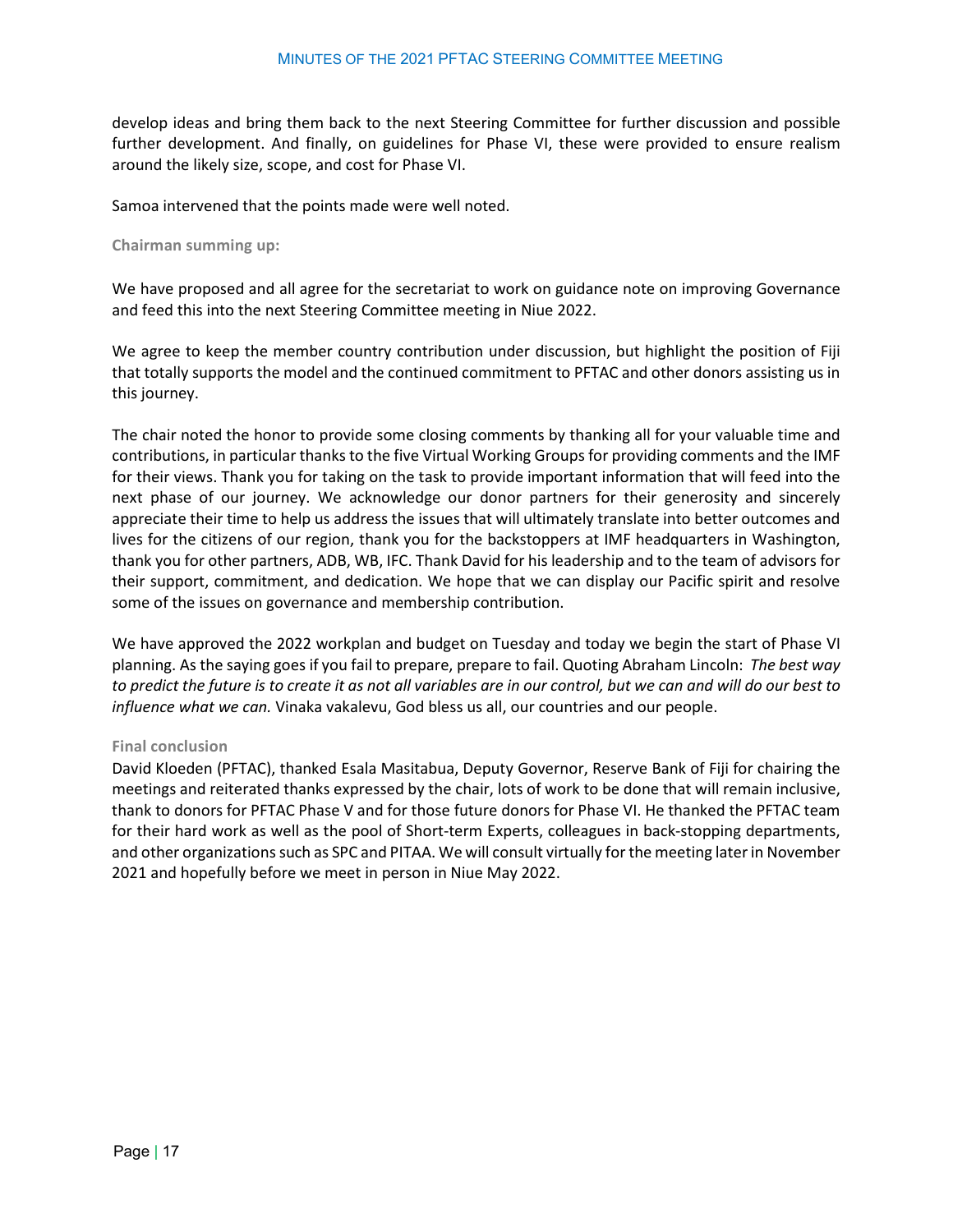## **Annex: Participants List for July 2, 2021 PFTAC Steering Committee Meeting**

| Country/Organization | Member/<br><b>Observer</b> | <b>Name</b>               | <b>Title/Organization</b>                   |
|----------------------|----------------------------|---------------------------|---------------------------------------------|
| Cook Islands         | M                          | Kai Berlick               | Ministry of Finance                         |
|                      |                            | Pim Borren                | Ministry of Finance                         |
| Fiji                 | Chair                      | Esala Masitabua           | Deputy Governor, Reserve Bank of Fiji       |
|                      |                            | Kelerayani Dawai          | Fiji Revenue and Customs Service            |
| Nauru                | M                          | John Peterson             | Ministry of Finance                         |
|                      |                            | Isikeli Voceduadua        | Ministry of Finance                         |
| <b>Niue</b>          | M                          | Doreen Siataga            | Ministry of Finance                         |
| Papua New Guinea     | M                          | Loi Bakani                | Governor, Bank PNG                          |
|                      |                            | <b>Ellison Pidik</b>      | Asst Governor, Bank PNG                     |
| Samoa                | M                          | Feagaimaleata Tafunai     | Ministry of Finance                         |
|                      |                            | <b>Central Bank Staff</b> | <b>Central Bank of Samoa</b>                |
|                      |                            | I.Sheppard                | Ministry of Revenue                         |
| Tonga                | M                          | Balwyn Fa'otusia          | CEO, Ministry of Finance                    |
|                      |                            | Masivailo Masila          | <b>National Statistics Office</b>           |
| Asian Development    | M                          | Masayuki Tachiire         | ADB, Suva                                   |
| Bank (ADB)           |                            | Erik Aelbers              | ADB, Suva                                   |
|                      |                            | Francesca Rosales         | ADB, Manila                                 |
|                      |                            | Pamela Wyatt              | ADB, Manila                                 |
|                      |                            | James Webb                | ADB, Suva                                   |
| European Union (EU)  | M                          | Michal Krejza             | EU Suva, Head of Cooperation                |
|                      |                            | Barbara Risken            | <b>EU Suva Delegation</b>                   |
|                      |                            | Marga Peeters             | <b>EU Suva Delegation</b>                   |
| Australia            | M                          | <b>Matthew Harding</b>    | DFAT, Canberra                              |
|                      |                            | Alex Khan                 | DFAT, Canberra                              |
|                      |                            | <b>Melissa Tipping</b>    | DFAT, Suva                                  |
|                      |                            | Keshwa Reddy              | DFAT, Suva                                  |
| New Zealand          | M                          | Chris Van Hooft           | MFAT, Wellington                            |
| <b>United States</b> | M                          | <b>Tyler Makepeace</b>    | US Treasury, Washington DC                  |
| <b>IMF</b>           | M                          | Krisnan Srinivasan        | Deputy Director, Asia Pacific Department    |
|                      |                            | Ann-Margret Westin        | Institute for Capacity Development (ICD)    |
|                      |                            | Paul Austin               | <b>Statistics Department</b>                |
|                      |                            | Barend de la Beer         | <b>Statistics Department</b>                |
|                      |                            | <b>Achille Pegoue</b>     | <b>Statistics Department</b>                |
|                      |                            | James Yoo                 | ICD Global Partnerships Division            |
|                      |                            | <b>Margaret Cotton</b>    | Fiscal Affairs Department, Revenue Admin    |
|                      |                            | Vincent Koukpaizan        | Fiscal Affairs Department, Revenue Admin    |
|                      |                            | Majdeline El Rayess       | Fiscal Affairs Department, PFM Division M2  |
|                      |                            | Scott Roger               | Asia Pacific Department, Pacific Division   |
|                      |                            | Hee-kyon Chon             | Monetary Capital Markets Dept, Fin Sup      |
|                      |                            | Vernonia Bacalu           | Monetary Capital Markets Dept, TA Division  |
|                      |                            | Olya Kroytor              | Legal Department                            |
|                      |                            | Christophe Waerzeggers    | Legal Department                            |
|                      |                            | Leni Hunter               | IMF Resident Representative, Suva           |
| <b>PFTAC</b>         | M                          | David Kloeden             | Director                                    |
|                      |                            | Paul Seeds                | <b>PFM Advisor</b>                          |
|                      |                            | Iulai Lavea               | <b>PFM Advisor</b>                          |
|                      |                            | Georg Eysselein           | Revenue Advisor                             |
|                      |                            | Marcus Scheiblecker       | <b>Real Sector Statistics Advisor</b>       |
|                      |                            | Luis Temes Castrillon     | <b>GFS Advisor</b>                          |
|                      |                            | Andrew Beaumont           | Macro Programming Advisor                   |
|                      |                            | Rajinder Kumar            | <b>Financial Sector Supervision Advisor</b> |